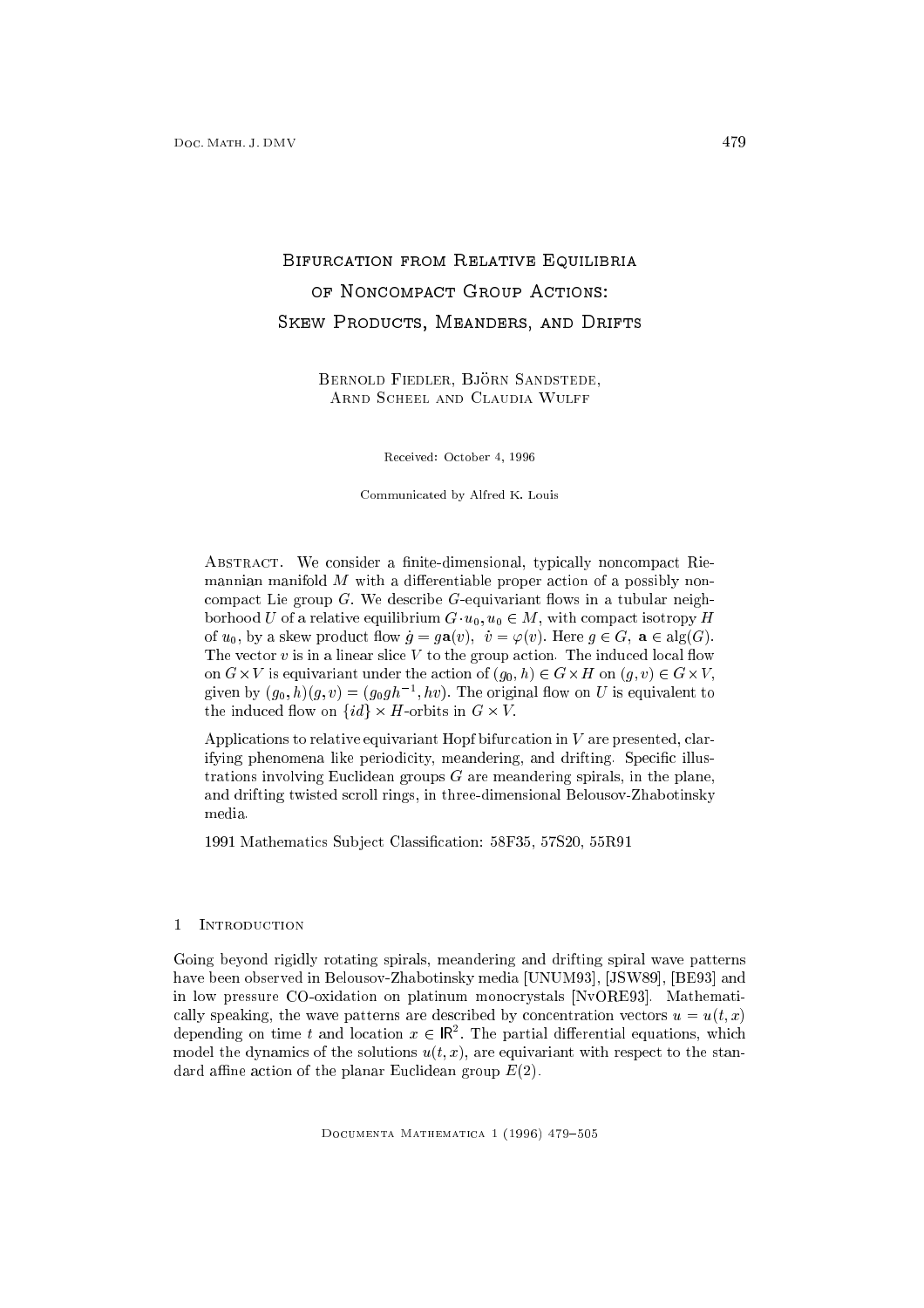The Euclidean group  $E(N), N = 2, 3, \ldots$ , is a semidirect product  $E(N) =$  $O(N)$   $\times$  IR  $^{-}$  of the orthogonal group  $O(N)$  with the Abelian translation group IR  $^{-}$  . The composition for  $(R, S), (R', S') \in U(N) \times \mathbb{R}^n$  is defined by

$$
(R, S) \circ (R', S') := (RR', S + RS'); \tag{1.1}
$$

this rule is compatible with the standard affine representation

$$
(R, S)x := Rx + S \tag{1.2}
$$

on  $x \in \mathsf{IR}$  . Equivariance of our dynamical system means that  $u(t, \cdot)$  is a solution if, and only if,  $(R, S)u(t, \cdot)$  is a solution for any  $(R, S)$ . Here the linear representation of  $(R, S)$  in the state space X of solution x-profiles  $u(t, \cdot)$  is given by

$$
((R, S)u(t, \cdot))(x) := u(t, (R, S)^{-1}x). \tag{1.3}
$$

The inverse  $(R, S)$  and is, or course, given explicitly by

$$
(R, S)^{-1} = (R^{-1}, -R^{-1}S). \tag{1.4}
$$

A spiral wave  $u(t, \cdot)$  is a special time periodic solution, for which the time orbit is contained in a single group orbit. After a fixed shift of x-coordinates, it can be written as

$$
u(t, \cdot) = (R(t), 0)u(0, \cdot). \tag{1.5}
$$

The rotations  $R(t) \in SO(N)$  are given as a periodic one-parameter subgroup

$$
R(t) = \exp(\mathbf{r}_0 t) \tag{1.6}
$$

generated by  $r_0$  in the Lie algebra so(N) of anti-symmetric matrices. In the terminology of [Fie88], non-stationary spiral waves are called rotating waves; see also section 3. The term "spiral" arises from the above applied context, where the concentration patterns largely follow Archimedean spirals. Quite analogously, a meandering wave  $u(t, \cdot)$  is a special solution of the form

$$
u(t, \cdot) = (R(t), S(t)) v(t, \cdot), \tag{1.7}
$$

where this time  $v(t, \cdot)$  is a nonstationary time periodic solution and the shifts  $S(t)$ remain bounded. If the shifts  $S(t)$  are unbounded, we call the solution  $u(t, \cdot)$  drifting.

Numerically, meandering and drifting one-armed spirals have been observed in planar  $(N = 2)$  models by Barkley [Bar94]. Emphasizing the lack of a theoretical framework, based on Euclidean  $E(2)$  equivariance, he also presented an ad-hoc heuristic ODE model exhibiting meandering and drifting solutions.

The first mathematically rigorous analysis of these phenomena has recently been achieved by Wulff, see [Wul96]. Her result is based on a careful Lyapunov-Schmidt reduction in a scale of Banach spaces. This resolves the difficulties of nondifferentiability and, in some cases, non-continuity of the group action  $(1.3)$  on the infinite-dimensional Banach space  $u(t, \cdot) \in X$ . For technically related earlier results, restricted to compact group actions, see [Ren82] and [Ran82]. It has recently been shown, for the first time, that a center manifold reduction to a finite-dimensional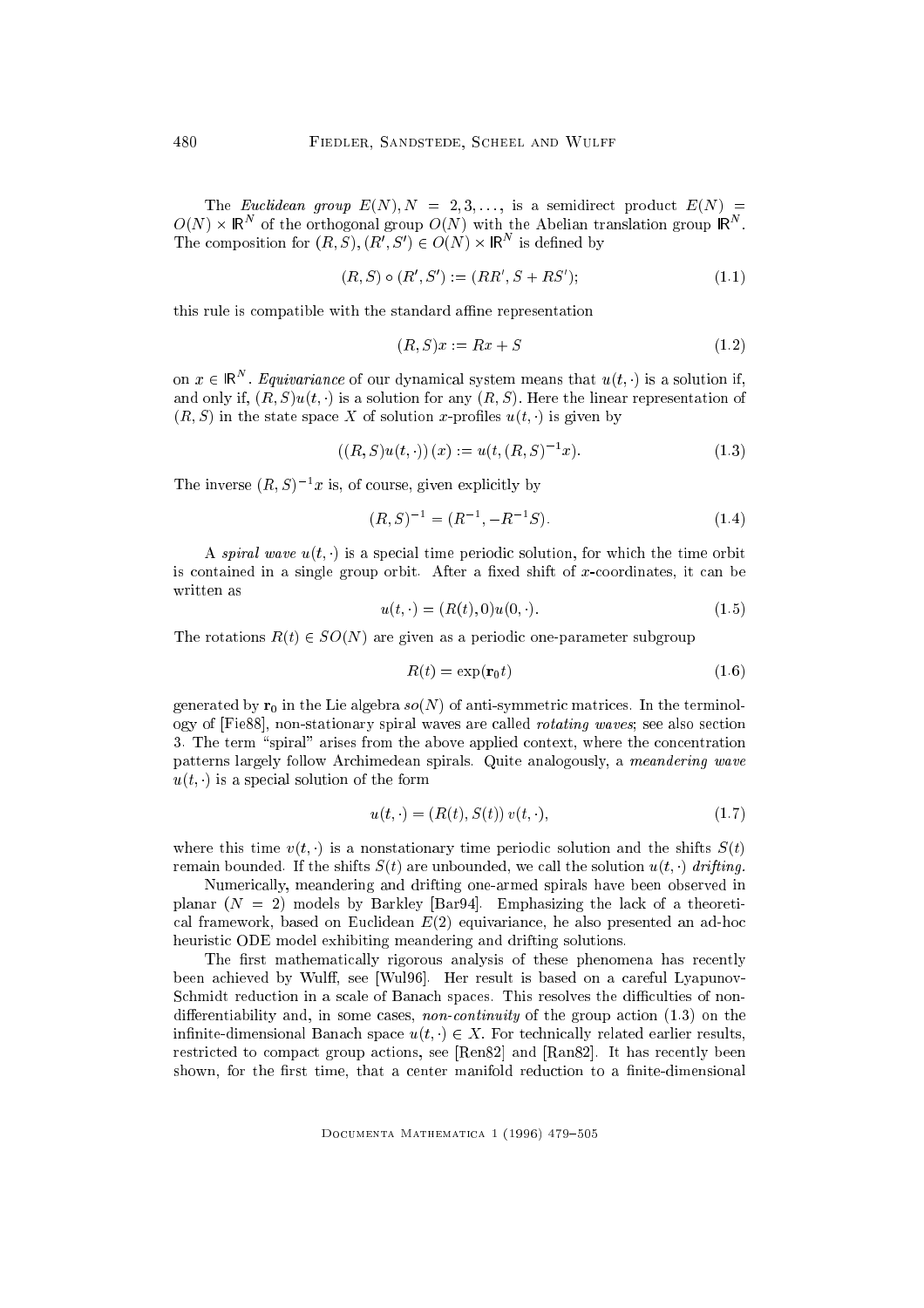globally group-invariant and locally time-invariant  $C^{k+1}$  manifold  $M \subseteq X$  can also be achieved in an  $E(2)$ -equivariant context, if the nonlinearity of the differential equation governing the dynamics of the spiral waves is smooth; see [SSW96a], [SSW96b]. The reduction is based on the assumption that the linearization at the spiral wave does not exhibit continuous spectrum near the imaginary axis. Most notably, the group action becomes differentiable on  $M$ , albeit its possible noncontinuity on  $X$ . Communicated by one of the present authors, this idea is already being used successfully to investigate meandering of multi-armed spirals [GLM96]. The method of center bundles, there, is similar in spirit to a previous approach to bifurcation from relative equilibria of compact group actions [Kru90].

In the present paper we give an alternative, new description of the flow near relative equilibria inside a finite-dimensional Riemannian  $C^{k+1}$ -manifold M, typically noncompact, with a  $C^{k+1}$ -smooth action of a possibly noncompact Lie group G. Our principal aim is to represent the flow as a skew product flow on a trivial disk bundle <sup>G</sup> - <sup>V</sup> over G, see (1.19). The alternative approach by [GLM96], instead, works on a center bundle over the coset space  $G/H$  with respect to some discrete isotropy subgroup H: In our and this process that the space  $\sim$  working in the space G-orbits  $\sim$  H  $\sim$  or  $\sim$  orbits to on <sup>G</sup> - V ; as dened in (1.15), (2.6) below.

Also, we will allow for general compact isotropies  $H$ , rather than requiring  $H$  to be finite or even trivial. In the following, the reader may find some background in Lie groups helpful; see for example [Bre72], [BtD85], [tD91], [Hel62], [Pal61], or [Die72].

To set up, we assume g in the Lie group G to act as a  $C^{k+1}$ -diffeomorphism  $u \mapsto gu$  on the finite-dimensional Riemannian  $C^{k+1}$ -manifold M, such that the map

$$
\rho: G \times M \rightarrow M
$$
  
(g, u)  $\mapsto gu = \rho(g, u)$  (1.8)

is  $C^*$ . Of course, we assume that G acts on M, that is  $(gg)(u) = g(g|u)$  for all  $g, g \in G$  and  $u \in M$ . We also require the action to be proper, that is, the map  $\mathbf{v}$  : (with  $\mathbf{v}$  is closed sets to closed sets to close sets to close sets to close sets to close sets to close  $\mathbf{v}$ preimages  $\rho^{-1}(u_1, u_2)$ , for any  $u_1, u_2 \in M$ . As a caveat, we note that  $G = \mathsf{IN}$  activing by shift on  $BC_{unif}$  (IR, IR), for example, does not define a proper IR action. Still, the action of  $G = SE(2)$  on a center manifold M is proper [SSW96b]. Picking  $u_1 = u_2 = u_0$ , in particular, we observe that the isotropy subgroup

$$
H = H(u_0) := \{ g \in G \mid gu_0 = u_0 \}
$$
\n<sup>(1.9)</sup>

is compact, for any  $u_0 \in M$ . Indeed,  $H \times \{u_0\} = \rho^{-1}(u_0, u_0)$  is compact. Although  $M, G$  are allowed to be compact, in principle, we note here that the interesting new cases arise for noncompact  $M$  and  $G$ .

We fix  $u_0$  and its isotropy H, henceforth. We construct the disk V of the trivial bundle G - V as a geometric cross section to the action to the Haar under Haar under Haar under Haar under Haa measure on the compact Lie group  $H$ , we may first assume the given Riemannian metric on  $M$  to be  $H$ -invariant, without loss of generality; see [Bre72], section VI.2. In particular, any  $h \in H$  acts linearly and orthogonally on the tangent space  $T_{u_0}M$  to  $m$  in  $u_0$ , by the derivative of  $u \mapsto \rho(n, u)$  at  $u = u_0$ . Similarly,  $\rho$  induces a C-action of G on the  $C$  -tangent bundle TM; we cannot assume G to act as an isometry on tangent spaces in general, if  $G$  is non-compact. It should be noted, however, that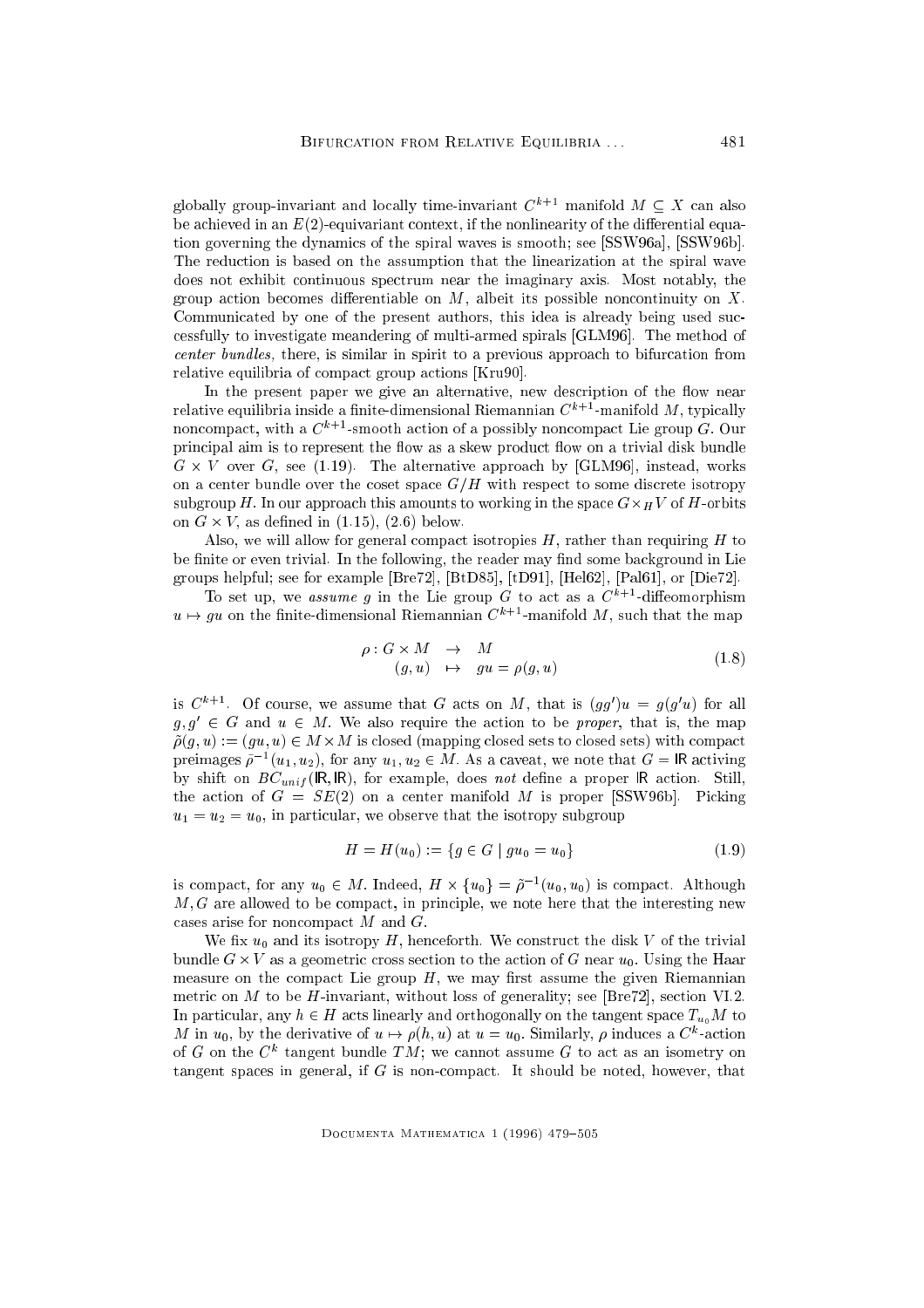the special action (1.3) of the Euclidean group, arising in spiral wave motion, is an isometry in the usual  $L^{\epsilon}$  and  $W\cong$  spaces. In that case,  $G$  would automatically act as an isometry on a center manifold M; see [SSW96a], [SSW96b].

We will construct  $V$  as a linear version of a *slice* to the action of  $G$  in an arbitrarily small  $G$ -invariant neighborhood  $U$ , called a *tube*, around the  $G$ -orbit

$$
G \cdot u_0 := \{ gu_0 \mid g \in G \} \tag{1.10}
$$

of  $u_0$  as follows. Let  $\text{alg}(G) = T_{\text{id}} G$  denote the Lie algebra of G and

$$
T_{u_0}(Gu_0) = \text{alg}(G) \cdot u_0 \tag{1.11}
$$

the tangent space to the group orbit  $G \cdot u_0$  at  $u_0$ . The Lie algebra of G acts on  $u \in M$ by the derivative of  $g \mapsto \rho(g, u)$  at  $g = id$ . Now let the desired disk V of the bundle G-<sup>V</sup> be dened as the open 0-ball, centered at u0; inside the orthogonal complement

$$
V \subset (T_{u_0}(G \cdot u_0))^\perp \subseteq T_{u_0}M \tag{1.12}
$$

to the orbit tangent space  $T_{u_0}(G \cdot u_0)$  in  $T_{u_0}M$ . Note that the isotropy H of  $u_0$  acts linearly and orthogonally on V, as it does on  $T_{u_0}M$  and  $T_{u_0}(G \cdot u_0)$ .

To define the slice to the G-action and the G-invariant tube U around  $G \cdot u_0$ , let  $\psi : (T_{u_0}M)_{\text{loc}} \to M$  denote a local  $C^{k+1}$ -chart of M which is H-equivariant, that is

$$
\psi(hv) = h\psi(v),\tag{1.13}
$$

for all  $v \in (T_{u_0}M)_{\text{loc}}$  and  $h \in H$ . Here  $(T_{u_0}M)_{\text{loc}}$  denotes an  $\epsilon_0$ -ball in  $T_{u_0}M$ . In fact we construct  $\psi^{-1}$ , inst, such that  $\psi^{-1}(u_0) = u_0$ , and then achieve  $H$ -equivariance, by Haar measure, preserving the property that  $\psi^{-1}$  is a diffeomorphism; see for example [tD91], section I.5. Then  $\psi(V) \subset M$  is a slice to the G-action at  $u_0 \in \psi(V)$ , and

$$
U := G \cdot \psi(V) \tag{1.14}
$$

is an open G-invariant tube around the G-orbit  $G \cdot u_0$ . For convenience, we also call the  $\epsilon_0$ -disk  $V \subset T_{u_0}M$  around  $u_0$  a (linear) slice. We will take license to identify  $u_0 \in V$  with the origin in  $\mathsf{IR}^\cdot = I_{u_0}V$  sometimes.

To describe the dynamics in the tube  $U$  well, we consider the  $C^*$ -action of the direct product Lie group <sup>G</sup> - <sup>H</sup> on the Cartesian product <sup>G</sup> - V ; given by

$$
(g_0, h)(g, v) := (g_0gh^{-1}, hv). \tag{1.15}
$$

Because the derivative of this action at  $(id, u_0)$  is surjective, by the choice (1.12) of  $V$ , the  $G$ -equivariant map

$$
\begin{array}{rcl}\n\bar{\tau} : G \times V & \to & U \supset G \cdot u_0 \\
(g, v) & \mapsto & g\psi(v)\n\end{array} \tag{1.16}
$$

is a submersion for small radius  $\mathcal{U}$  . In fact, the triple (G  $\mathcal{U}$  - triple  $\mathcal{U}$ identifies the trivial product  $G \times V$  as a (generally nontrivial)  $C$  + 1 principal fiber bundle over  $U$  with fiber, alias structure group,  $H$ . For more details, we refer to section 2.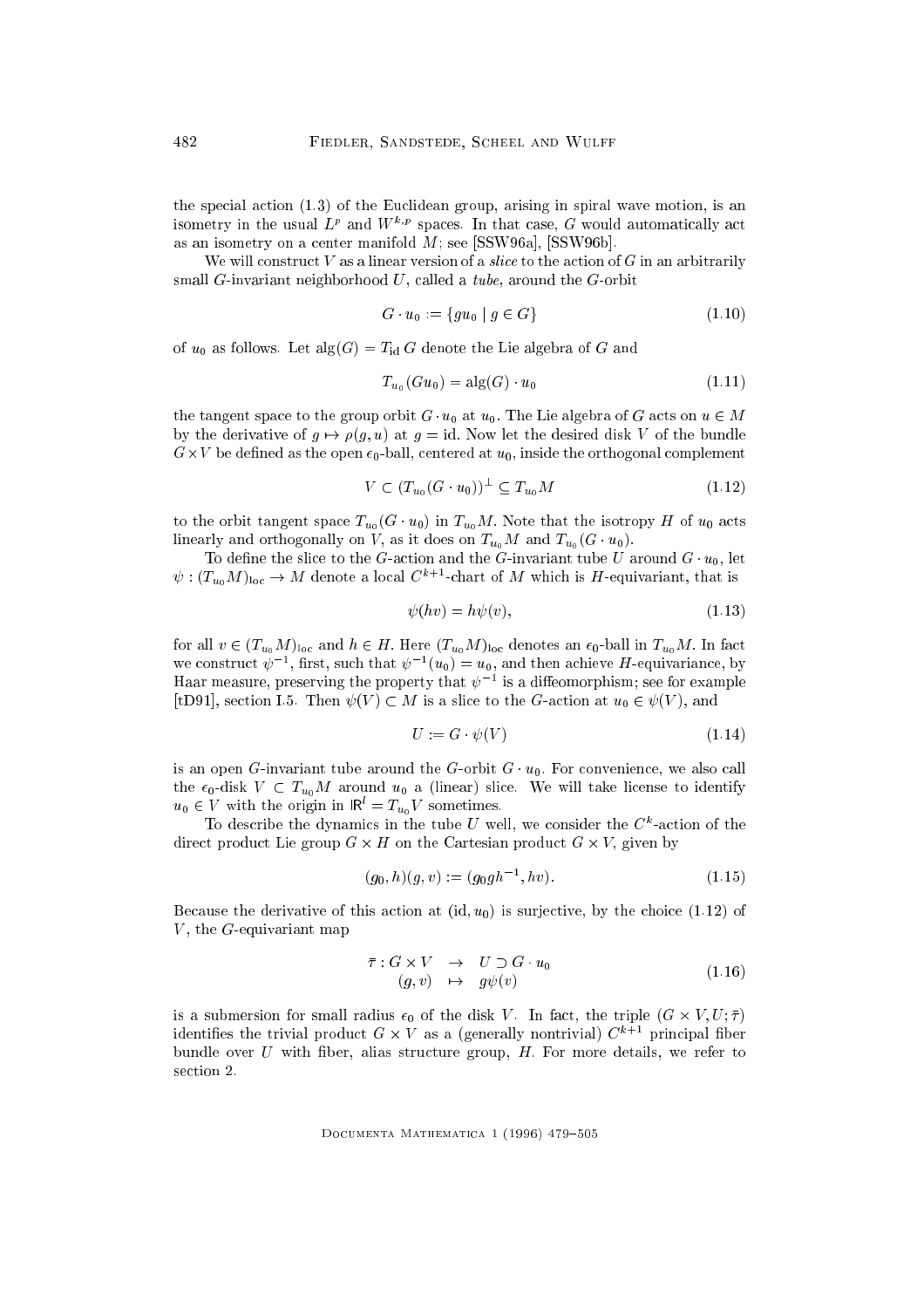Keturning to dynamics, consider a  $G$ -equivariant  $C$  – vector held  $f$  on the  $\,$  center  $\,$ manifold  $M$ , that is

$$
gf(u) = f(gu),\tag{1.17}
$$

for all  $u \in M$ ,  $g \in G$ . Of course, here we define  $gf(u)$  by the induced (differential)  $\cup$  -action of G on the tangent space TM. We seek a representation of the (local)  $G$ -equivariant flow

$$
\dot{u} = f(u) \tag{1.18}
$$

on M near the G-orbit  $G \cdot u_0$  by the skew product flow

$$
\dot{g} = g\mathbf{a}(v) \n\dot{v} = \varphi(v) \tag{1.19}
$$

on G  $\times$  V . Here the maps  ${\bf a} : V \to \mathop{{\rm alg}}\nolimits(G)$  and  $\varphi : V \to I_{u_0}V$  are requested to be of  $c$  and  $H$ -equivariant in the following sense:

$$
\begin{array}{rcl}\n\mathbf{a}(hv) & = & \operatorname{Ad}(h)\mathbf{a}(v) = h\mathbf{a}(v)h^{-1}, \\
\varphi(hv) & = & h\varphi(v),\n\end{array} \tag{1.20}
$$

for all  $h \in H$  and all  $v \in V$ . Here Ad(h) denotes the standard adjoint representation on the Lie algebra, and  $h\varphi$  is again understood to be differential on the linear ball  $V \subseteq T_{u_0}M$ .

**THEOREM II Let J be a G-equivariant C** vector net a on the Riemannian C <sup>-</sup> manifold  $M, k \geq 1$ , with proper  $C^{k+1}$ -action of G on M. Let  $u_0 \in M$ .

Then the isotropy H of  $u_0$  is compact. Moreover, there exists a disk slice V, an open G-invariant tube  $\cup$  around the group orbit  $G$  (  $u_0,$  and  $H$ -equivariant  $C$  -maps  $\mathbf{a}, \varphi$ , as in (1.20), such that the projection  $u := \overline{\tau}(g, v) \in U$  of any solution  $(g, v)$  of the skew product system  $(1.19)$  satisfies the original differential equation  $(1.18)$  in U. The projection  $\bar{\tau}$  is defined in (1.16).

own version is the local G-red on (group in the local control on (g)  $\sim$  G-red in (g) any g  $\mathcal C$  -vector peta (1.19), which is  $H$ -equivariant in the sense of (1.20), the projection  $u := \tau(q, v) \in U$  induces a G-equivariant C vector netally on U such that (1.17), (1.18) hold.

We do not think that this theorem is particularly surprising: our proof, given in section 2, is essentially based on a coordination of U by the space  $\mathbf{H}$  of U by the space G -  $\mathbf{H}$  of the space G -  $\mathbf{H}$ orbits in <sup>G</sup> - <sup>V</sup> under the action of the group fidg - H: This point of view is due to [Pal61] and is concisely presented in the beautiful topology textbook [tD91], section I.5.

We do think, however, that our theorem is particularly useful: in the present paper, it enables us to analyze drifting and meandering solutions on the \center manifold"  $M$ . To be precise, we fix nomenclature.

DEFINITION 1.2 Consider  $u_0 \in M$  with isotropy H and a G-equivariant vector field f on M, as in the theorem, with lifted skew product  $\dot{q} = q\mathbf{a}(v), \dot{v} = \varphi(v)$  as in (1.19),  $(1.20)$ .

We call  $u_0$  a relative equilibrium, if

$$
\varphi(u_0) = 0 \tag{1.21}
$$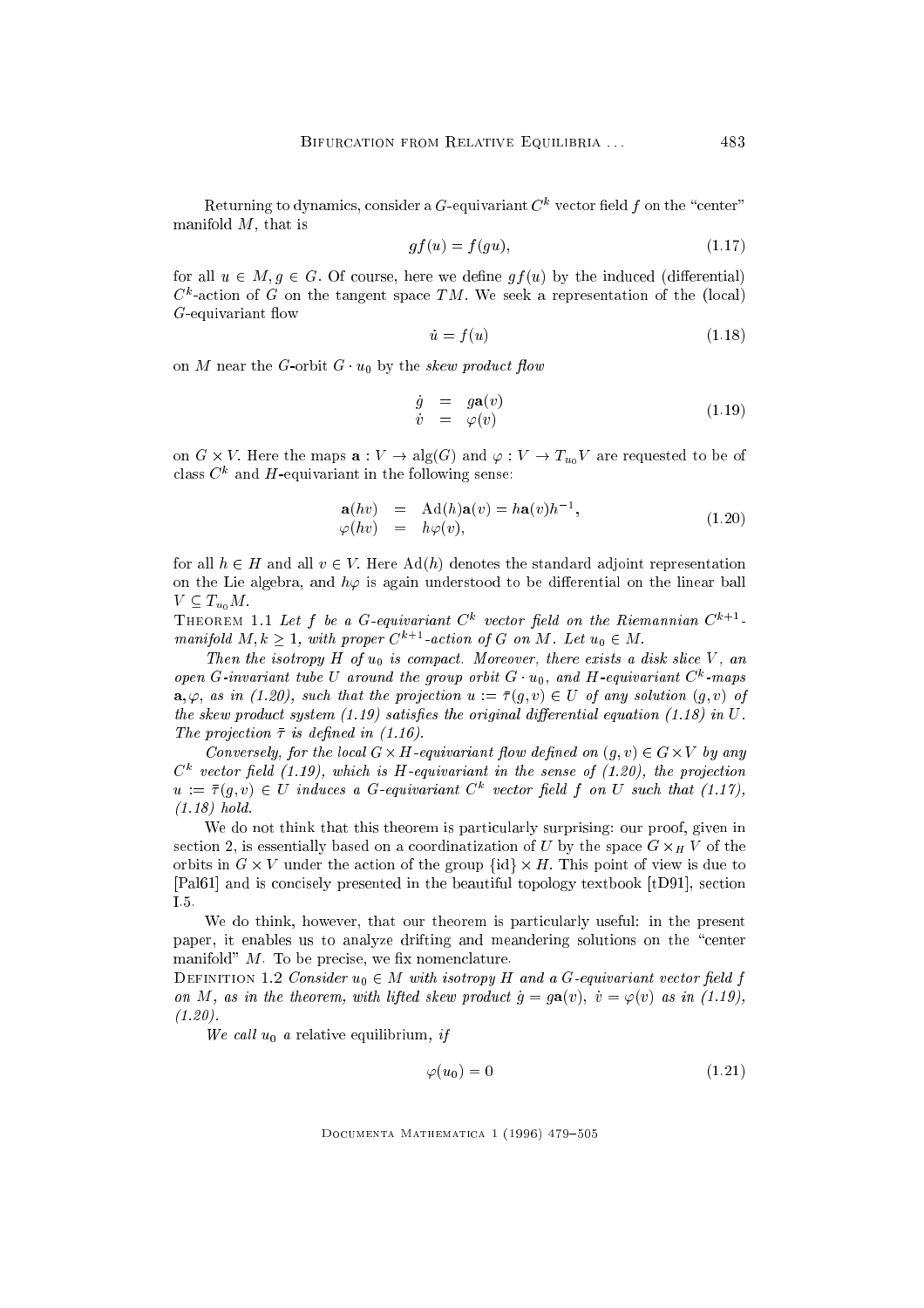In other words,  $u_0 \in M$  is a relative equilibrium if, and only if, the time orbit of  $u_0$ remains inside the group orbit  $G \cdot u_0$ :

$$
\{(u(t)|t \in \mathsf{IR}\} \subseteq G \cdot u_0. \tag{1.22}
$$

Equivalently,  $G \cdot u_0$  is a flow invariant manifold.

Next, take any solution  $u(t) \in U$ . Suppose that  $u(t)$  is neither stationary nor periodic. Then, we call  $u(t)$  meandering if

$$
\{(g(t), v(t)) \mid t \in \mathbb{R}\} \subset G \times V \tag{1.23}
$$

is globally defined and relatively compact. If, in contrast, the  $G$ -component

$$
\{g(t) \mid t \in \mathsf{IR}\}\tag{1.24}
$$

is globally defined but not relatively compact, then we call  $u(t)$  drifting.

Equilibria, as well as rotating waves (spirals) are examples of relative equilibria. The reference point  $u_0 \in M$  is not required to be a relative equilibrium in theorem 1.1, although it will typically be in applications, and may be forced to be, by nontrivial H-equivariance of the skew product.

While the notion (1.22) of a relative equilibrium  $u_0$  is intrinsically flow-defined, the denition (1.21) refers to a specic <sup>G</sup> - <sup>V</sup> lifting with respect to the isotropy <sup>H</sup> of  $u_0$ , as stated. For example, to apply condition (1.21) to any given point  $\tilde{u}_0 \in U$ other than  $u_0$ , the vector field (1.19) has to be constructed with respect to  $\tilde{u}_0$  instead of  $u_0$ . This subtlety, however, is irrelevant for small tubular neighborhoods U, as long as  $H$  is finite.

In the very special case  $G = \{id\}$  the maximal isolated invariant set, in the sense of [Con78], of an isolating neighborhood  $V = U$  of  $u_0$  consists precisely of the equilibria, the periodic solutions, and the meanders in  $U = V$ . A similar statement holds for the case of compact  $G$ .

As mentioned above, we prove our theorem in section 2. In section 3 we discuss H-equivariant Hopf bifurcation in  $V$ , in general. Section 4 collects some useful facts on actions of the Euclidean groups  $SE(N)$  before we proceed sorting out drifts and meanders for  $N = 2$ , in section 5. We conclude, in section 6, with a slow-fast analysis of drifting circular filaments of scroll waves, so-called twisted scroll rings, in  $N=3$ dimensions.

ACKNOWLEDGMENT. We gratefully acknowledge helpful advice by Christian Leis. We are also much indebted to Marty Golubitsky for sharing his insight into the behavior of multi-armed spirals, as well as for some inciting competitiveness. Regina Lohr helped us with careful and very patient typesetting.

#### 2 TUBES, SLICES, AND SKEW PRODUCTS

In this section we prove theorem 1.1. So, let its assumptions hold. We specifically recall that

$$
\dot{u} = f(u) \tag{2.1}
$$

is a G-equivariant <sup>C</sup><sup>k</sup> vector eld on the Riemannian <sup>C</sup>k+1-manifold <sup>M</sup> with proper  $C^{k+1}$ -action of the Lie group G on M. Given  $u_0 \in M$  with isotropy H, tube U, and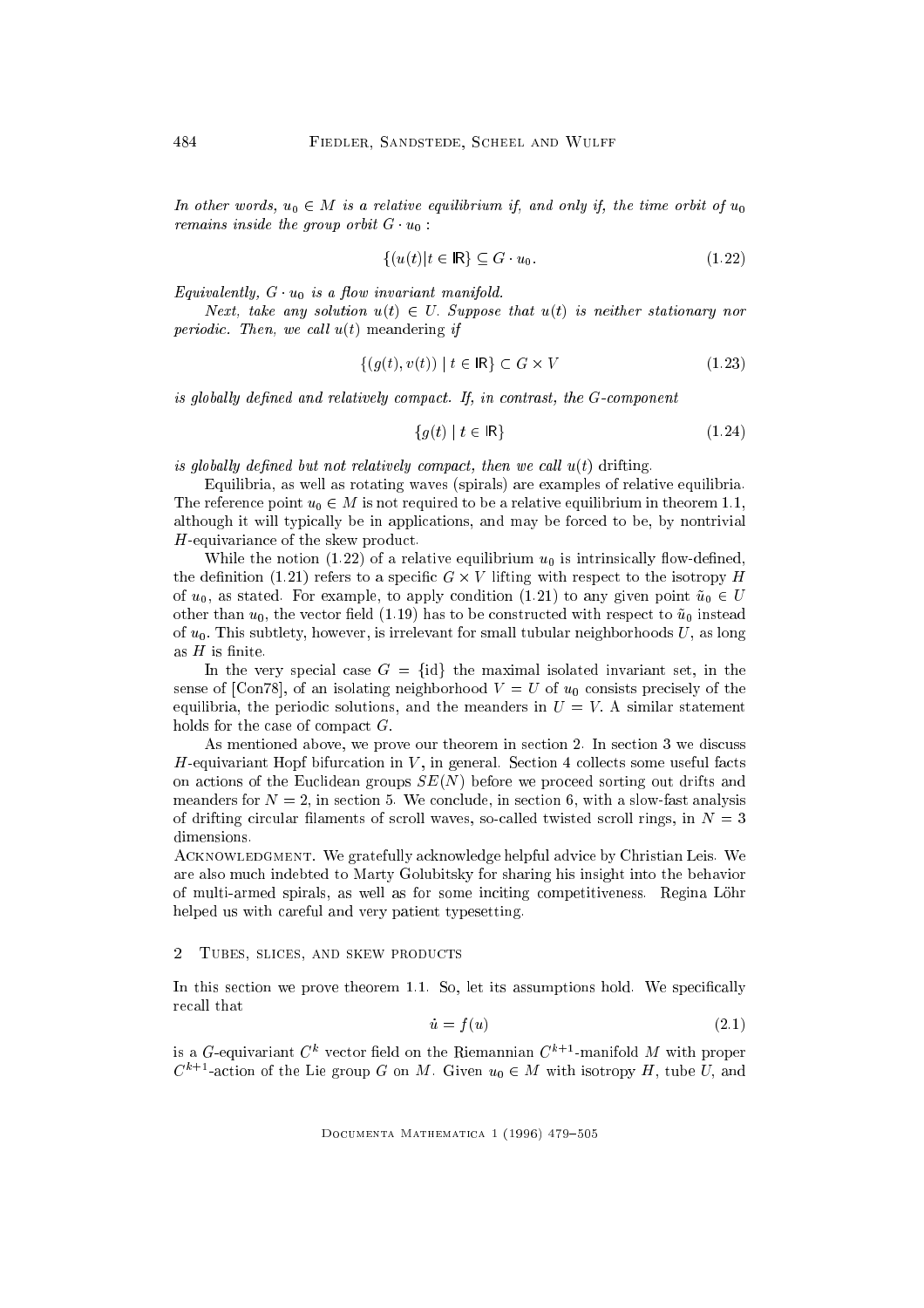illiear slice  $V$ , we will relate (2.1) to a G  $\times$   $\pi$ -equivarially  $C$  -skew product flow

$$
\dot{g} = g\mathbf{a}(v) \n\dot{v} = \varphi(v) \tag{2.2}
$$

$$
(g_0, h)(g, v) = (g_0gh^{-1}, hv); \tag{2.3}
$$

see in particular (1.21). The H-action of the H-action on G - (1.130). We will mean the action of fidelic states to G-action refers to G-action refers to G-action refers to G-action refers to G-

Our proof can be outlined as follows. First, we check <sup>G</sup> - H-equivariance of (2.2). After a brief digression clarifying the structure of <sup>G</sup> - <sup>V</sup> over <sup>U</sup> as a principal <sup>H</sup> bundle, we pro ject (2.2) from <sup>G</sup> - <sup>V</sup> down to the tube <sup>U</sup> <sup>M</sup> by the submersion

$$
\bar{\tau}(g, v) = g\psi(v),\tag{2.4}
$$

defined in (1.10), to obtain a  $G$ -equivariant  $C^\ast$  vector field (2.1) on  $U$  from the skew product (2.2). To complete the proof, we mially filt a given G-equivariant C<sup>12</sup> vector  $\lim_{t \to \infty}$  for  $U$  back to a  $G$   $\times$   $H$ -equivariant  $C^*$  skew product (2.2) on  $G$   $\times$   $V,$  such that the skew product projects down to the prescribed f, by  $\bar{\tau}$ .

checking G - and squarements of the skew product (2.2) on G - and Secondary and (g0; h) <sup>2</sup> <sup>G</sup> - <sup>H</sup> and (g; v) <sup>2</sup> <sup>G</sup> - V : Then (2.3), (1.20) imply

$$
(g_0, h)(g\mathbf{a}(v), \varphi(v)) = (g_0 g\mathbf{a}(v)h^{-1}, h\varphi(v)) = = (g_0gh^{-1}h\mathbf{a}(v)h^{-1}, h\varphi(v)) = ((g_0gh^{-1})\mathbf{a}(hv), \varphi(hv)).
$$
 (2.5)

In other words,  $(g_0, h)(g(t), v(t))$  is a solution of the skew product (2.2) if, and only if, (g(t)) is. This proves G - this proves G - this product on G - the skew product on G - the skew product on G - the skew product on G - the skew product on G - the skew product on G - the skew product on G - the sk

In passing, we note that the skew product (2.2) with equivariance condition (1.20) is the most general form of a G- $\times$  H-equivariant C – vector held on G- $\times$  V . Indeed, (left) G-equivariance forces the  $\dot{q}$  component to be of the form  $q\mathbf{a}(v)$  with  $\mathbf{a}(v) \in \text{alg}(G)$ . Moreover, the  $\dot{v}$  component must be independent of g. Then H-equivariance provides the equivariance conditions (1.20).

We prietly digress now, to clarify the structure of  $G \times V$  as an  $H$  principal  $C$ bundle over  $U$  with fiber, alias structure group,  $H$ . Our presentation essentially follows [Pal61] and the textbook [tD91].

Identifying H-orbits of the free H-action on <sup>G</sup> - V ; we obtain the <sup>H</sup> orbit space

$$
G \times_H V = G \times V / \{id\} \times H. \tag{2.6}
$$

It turns out that the  $G(X)$ id)-equivariant C  $-$  submersion  $\tau$  factorizes over the <sup>H</sup> orbit space <sup>G</sup> -<sup>H</sup> V ; such that

$$
\bar{\tau}: G \times V \stackrel{p}{\to} G \times_H V \stackrel{\tau}{\to} U. \tag{2.7}
$$

Here  $v$  is the canonical G-equivariant C+++-submersion which projects ( $g, v$ ) onto its  $H$ -orbit; it induces the structure of a C<sub>k+1</sub>-manifold on G  $\times_H$  V because the free  $H$ -action on G  $\times$   $V$  is  $C$  in fact, (G  $\times$   $V, G \times H$   $V, p$ ) is a G-equivariant  $C$ principal fiber bundle with compact fiber, alias structure group,  $H$ . The  $G$ -equivariant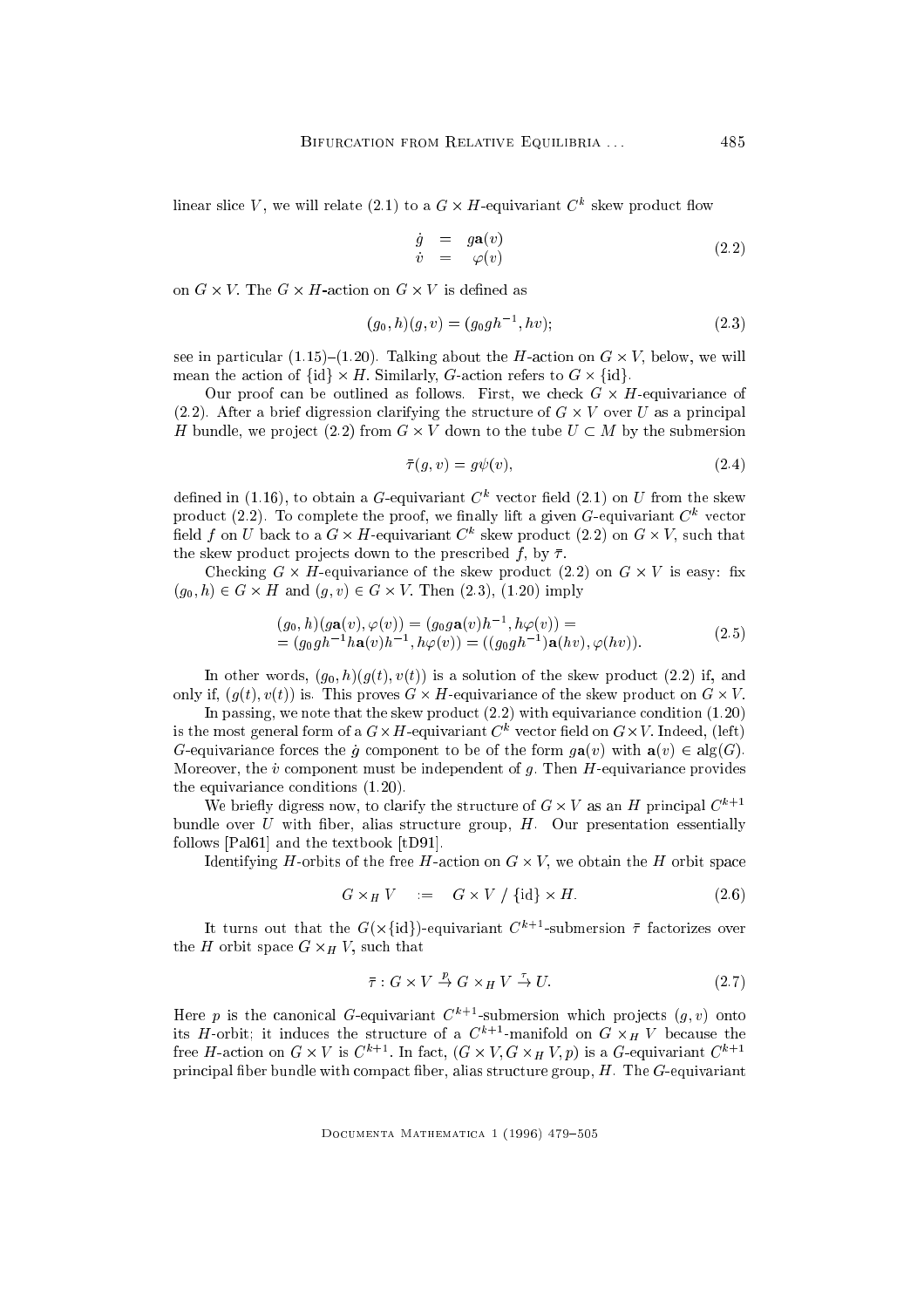map  $\tau$ , called tube map, is a  $C^{k+1}$  diffeomorphism onto the open tube U around the group orbit  $G \cdot u_0$ . We emphasize that these results are by no means original. They are essentially due to [Pal61], and are concisely summarized in the textbook [tD91], sections I.5, II.6.

After our bundle digression, we now project the skew product  $(2.2)$  down to M with the submersion  $\bar{\tau}$ , aiming at the second part of our theorem. Let  $u \in M$ . Since the C<sup>hippe</sup>r -submersion  $\tau : G \times V \to U$  is surjective, there exists  $(g, v)$  such that  $\tau(g, v) = u$ . By the bundle digression, any other  $(g, v)$  in  $\tau^{-1}(u)$  is on the same H-orbit: there exists  $h \in H$  such that

$$
(g', v') = (gh^{-1}, hv). \tag{2.8}
$$

We define  $f(u)$  via the differential  $D\bar{\tau}(g, v)$  of  $\bar{\tau}$  with respect to g and v,

$$
f(u) := D\bar{\tau}(g, v) \cdot (g\mathbf{a}(v), \varphi(v)). \tag{2.9}
$$

To show that <sup>f</sup> is well-dened, we use the action of <sup>H</sup> on <sup>G</sup> - V : In fact, we prefer an explicit calculation even though we could also argue "elegantly" with the  $H$  bundle structure. We start from

$$
\bar{\tau}(gh^{-1}, hv) = \bar{\tau}(g, v),\tag{2.10}
$$

for all  $h \in H$ . Differentiating with respect to g and v, we obtain

$$
D\bar{\tau}(gh^{-1}, hv) \cdot (gah^{-1}, h\varphi) = D\bar{\tau}(g, v) \cdot (g\mathbf{a}, \varphi), \tag{2.11}
$$

for any  $a \in alg(G), \varphi \in T_{u_0}V$ . Therefore,  $f(u)$  does not depend on the choice of  $(g, v) \in \tau^{-1}(u)$ , because (2.8)–(2.11) and equivariance (1.20) imply

$$
D\bar{\tau}(g', v') \cdot (g' \mathbf{a}(v'), \varphi(v')) =
$$
  
=  $D\bar{\tau}(gh^{-1}, hv) \cdot (gh^{-1}\mathbf{a}(hv), \varphi(hv)) =$   
=  $D\bar{\tau}(gh^{-1}, hv) \cdot (gh^{-1}h\mathbf{a}(v)h^{-1}, h\varphi(v)) =$   
=  $D\bar{\tau}(gh^{-1}, hv) \cdot (g\mathbf{a}(v)h^{-1}, h\varphi(v)) =$   
=  $D\bar{\tau}(g, v) \cdot (g\mathbf{a}(v), \varphi(v)) = f(u).$  (2.12)

This proves that  $f(u)$  is indeed well-defined on  $u \in U$ , by (2.9).

Because  $\tau \in C^{n+1}$  and  $\mathbf{a}, \varphi \in C^n$ , it is obvious that f is a  $C^n$  vector field on the tube U. It remains to check G-equivariance (1.17) or f  $f$  rixing  $(g, v) \in \tau^{-1}(u)$ , this follows directly from G-equivariance of  $\bar{\tau}$  and of the skew product  $(g\mathbf{a}(v), \varphi(v))$ . Explicitly, we have  $\bar{\tau}(g_0g, v) = g_0\bar{\tau}(g, v) = g_0u$ , and hence

$$
f(g_0u) = D\overline{\tau}(g_0g, v) \cdot (g_0g\mathbf{a}(v), \varphi(v)) =
$$
  
=  $g_0D\overline{\tau}(g, v) \cdot (g\mathbf{a}(v), \varphi(v)) =$   
=  $g_0f(u)$ . (2.13)

This proves the second part of our theorem: the submersion pro jects any <sup>G</sup> - Hequivariant  $\cup$  " vector neig (2.2) on G  $\times$   $v$  -down to a G-equivariant  $C$  " vector neig  $f$ on  $U$ .

It remains to, conversely, and I we want to a six when  $\mu$  is a skew product on G -  $\mu$  ,  $\mu$ such that the lift projects back onto the prescribed f, by  $\bar{\tau}$ . Since the fiber is the isotropy group  $H$ , this is trivial if  $H$  happens to be discrete, that is, finite. Then we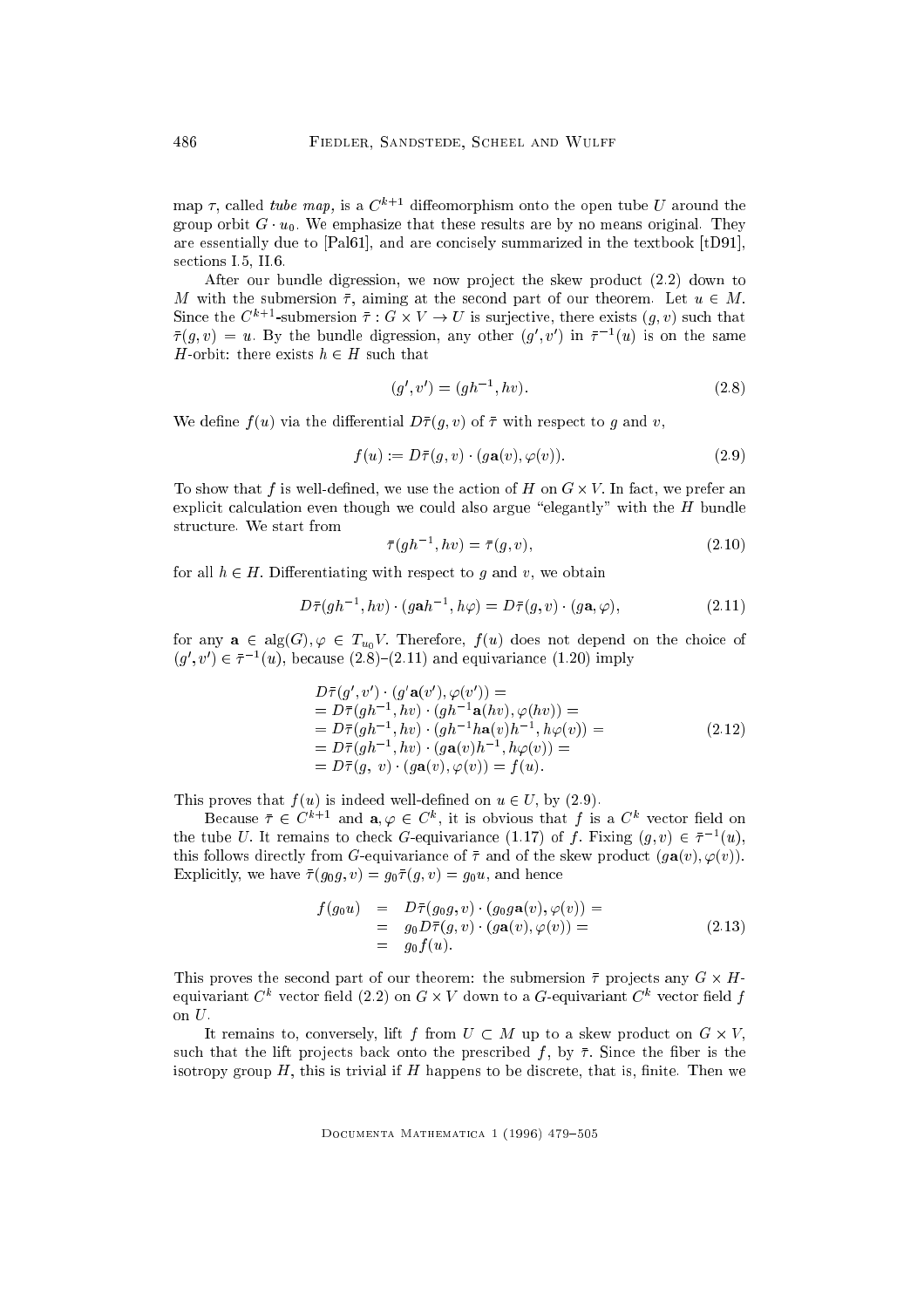can simply lift the covering space of the covering space  $\mu$  of the covering space G - the covering space G - the covering space G - the covering space G - the covering space G - the covering space G - the covering space of U, by the local diffeomorphism  $\tau_{h_0}$ . Lifting J back to any other sheet  $h_1$ , locally hear  $u_0$ , where  $n_1 = n_0$  for some  $n \in H$ , we see that

$$
(gh^{-1}, hv) = (\bar{\tau}_{h_0}^{-1} \circ \bar{\tau}_{h_1})(g, v)
$$
\n(2.14)

induces, by linearization with respect to  $(g, v)$ , the claimed H-equivariance of the lifted vector fields, where  $h \in H$  acts freely as a permutation of the sheets in the covering space G - in the trivial case H = idea - idea - idea - idea - idea - idea - idea - idea - idea - idea authors, explaining meandering and drifting spirals [Fie95]; for a recent version see also [BHN96].

We now return to the general case of compact isotropy  $H$ . It is convenient to describe the lift of  $f$  in slightly more abstract notation. Let we were  $\mathcal{L}(g(0): \mathcal{L}) \cong \mathcal{L}(f)$  . We define with left action  $gw := (gg_0, v)$  of G and right action  $wn := (g_0n^{-1}, nv)$  of H describe the action of the direct product <sup>G</sup> - <sup>H</sup> on W: Note that G; H act freely, separately. It remains to construct a  $G \times H$ -equivariant  $C^+$  vector field  $F$  on the total space  $W$ of our principal  $H$  bundle

$$
\bar{\tau}: G \times V \to U,\tag{2.15}
$$

such that F projects down to f by  $\bar{\tau}$ , that is,

$$
D\bar{\tau}(w)F(w) = f(\bar{\tau}(w))\tag{2.16}
$$

for all  $w \in W$ .

where the linear slice when the linear slice when  $\mathcal{L} = \mathcal{L}$  final slice when  $\mathcal{L} = \mathcal{L}$ the orthogonal pro jection, with respect to the <sup>H</sup> - H-invariant Riemannian metric on W; in the tangent space T(id;v) w alg(G)  $\sim$  also the orthogonal complement complement . .  $T_{(\mathrm{id}, v)}((\mathrm{id}, v) \cdot H))$ <sup>+</sup> of the right H-action. So  $P_v$  projects onto the second summand of the orthogonal decomposition

$$
T_{(\mathrm{id},v)}W = T_{(\mathrm{id},v)}((\mathrm{id},v) \cdot H) \oplus \left(T_{(\mathrm{id},v)}(\mathrm{id},v) \cdot H)\right)^{\perp}.
$$
 (2.17)

Then we define the lifted vector field F at  $w = (id, v)$  as

$$
F(w) := P_v (D\bar{\tau}(w))^{-1} f(\bar{\tau}(w)).
$$
\n(2.18)

Note that F is now went denned on  $\{u\}\times V$ . Indeed  $\tau^{-1}(u)=w\pi$ , for  $u=\tau(w)$ , and

$$
D\bar{\tau}(w) : T_w W \to T_{\bar{\tau}(w)} U \tag{2.19}
$$

is surjective. Hence the kernel of  $D\bar{\tau}(w)$  is given by

$$
\ker D\bar{\tau}(w) = T_w(w \cdot H) \tag{2.20}
$$

in the H principal ber bundle in the H principal bundle  $\mathcal{U}$  and Pv annihilates that kernel. Thus are the H principal bundle in the H principal bundle in the H principal bundle in the H principal bundle in the H princi (2.18) defines  $F(w)$  properly on  $w \in \{0\} \times V$ . Moreover, F is of class  $C^*$  on  $\{0\} \times V$ , as are  $P_v, D\bar{\tau}$ , and f.

 $\mathcal{L}$  to the left action of  $\mathcal{L}$  to  $\mathcal{L}$  and  $\mathcal{L}$  action of  $\mathcal{L}$  and  $\mathcal{L}$  are  $\mathcal{L}$ 

$$
F(g, v) := gF(\text{id}, v) \in T_{(g, v)}W,
$$
\n(2.21)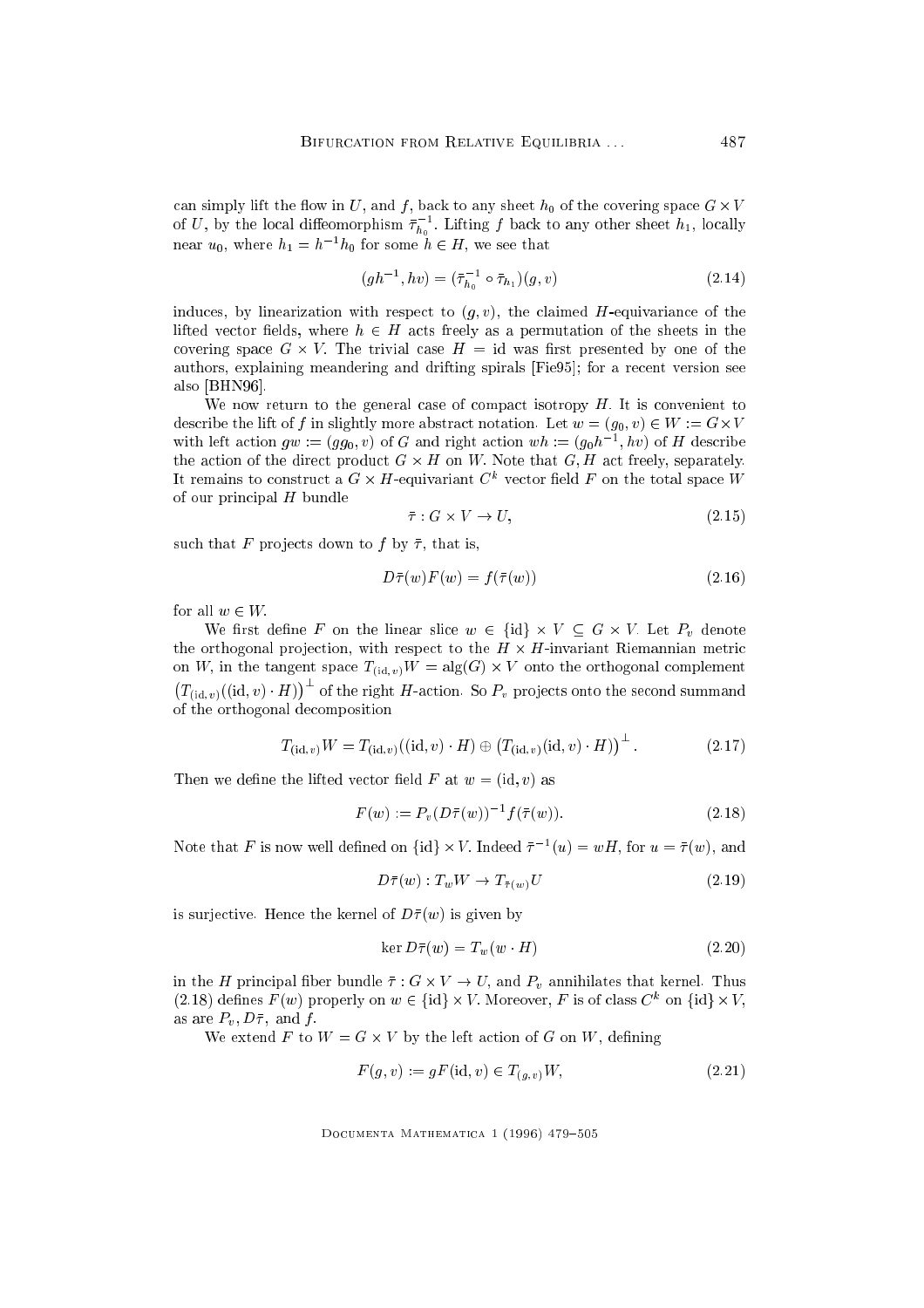for all  $g \in G$ . The vector field  $F$  is still  $C$  , by smoothness of the free G-action. By construction,  $F$  is  $G$ -equivariant.

We verify the projection property (2.16) next. Because  $\bar{\tau}$ , F, and f are all Gequivariant, it is sufficient to verify (2.16) at  $w = (id, v)$ , that is,

$$
D\bar{\tau}(\mathrm{id}, v)F(\mathrm{id}, v) = f(\bar{\tau}(\mathrm{id}, v)).\tag{2.22}
$$

This follows trivially from definition (2.18) of F at  $w = (\text{id}, v)$ , because  $P_v$  projects onto a complement of ker  $D\bar{\tau}(w)$ .

To complete the proof of theorem 1.1, it remains to show equivariance of  $F$  under the right action of  $H$ , that is

$$
F(gh^{-1}, hv) = F(g, v) \cdot h,
$$
\n(2.23)

for all  $q \in G$ ,  $h \in H$ ,  $v \in V$ . By left G-equivariance of F, this is equivalent to showing

$$
F(hw \cdot h) - hF(w) \cdot h = 0 \tag{2.24}
$$

 $\mathcal{U}$  is any weight of the relationship of the relationship of the relationship of the relationship of the relationship of the relationship of the relationship of the relationship of the relationship of the relationshi  $\bar{\tau}(gw \cdot h) = g\bar{\tau}(w)$  with respect to w to obtain

$$
D\bar{\tau}(gw \cdot h)(g\tilde{w} \cdot h) = gD\bar{\tau}(w)\tilde{w},\qquad(2.25)
$$

for any  $g \in G$ ,  $h \in H$ , and  $(w, \tilde{w}) \in TW$ . Putting  $w = (\text{id}, v)$ ,  $g := h$ , and  $\tilde{w} := F(w)$ , this implies

$$
D\bar{\tau}(hw \cdot h)(hF(w) \cdot h) = hD\bar{\tau}(w)F(w) == hf(\bar{\tau}(w)) = f(h\bar{\tau}(w)) = f(\bar{\tau}(hw)) == f(\bar{\tau}(hw \cdot h)),
$$
\n(2.26)

so that  $hF(w) \cdot h$  is indeed a candidate for  $F(hw \cdot h)$  in (2.24): the difference lies in the kernel of  $D\bar{\tau}(hw \cdot h)$ .

To complete the proof of (2.24), and of theorem 1.1, we finally show that  $hF(w) \cdot h$ is orthogonal to ker  $D\bar{\tau}(hw \cdot h)$ , as is  $F(hw \cdot h)$  by definition (2.18), at  $hw \cdot h = (\mathrm{id}, hv)$ . Indeed, by invariance of the Riemannian metric on <sup>W</sup> with respect to the action of the compact group H - . He concluded from (2.18) at which (2.18) that

$$
hF(w) \cdot h \in h(\ker D\overline{\tau}(w))^{\perp} \cdot h =
$$
  
=  $(h(\ker D\overline{\tau}(w)) \cdot h)^{\perp} =$   
=  $(\ker D\overline{\tau}(hw \cdot h))^{\perp}.$  (2.27)

 $\Box$ This completes the proof of G - and of the F , and of the S - and of the second  $\sim$ 

We note that our orthogonality condition in (2.18) at <sup>w</sup> <sup>2</sup> fidg-<sup>V</sup> determines the lifted vector field F uniquely. We formalize this statement for  $F(\mathrm{id}, v) = (\mathbf{a}(v), \varphi(v)).$ COROLLARY 2.1 Let the assumptions of theorem 1.1 hold. Let  $\langle \cdot, \cdot \rangle_{\text{alg}(G)}$  denote an invariant scalar product on  $\text{alg}(G)$  under the adjoint action  $\text{Ad}(h)$  of  $h \in H$ , and let  $(\cdot, \cdot)_V$  denote an H-invariant scalar product on the linear slice space V.

Then the lifted vector field  $F(\mathrm{id}, v) = (\mathbf{a}(v), \varphi(v))$  can be chosen such that

$$
(\varphi(v), \eta v)_V = \langle \mathbf{a}(v), \eta \rangle_{\text{alg}(G)},\tag{2.28}
$$

for any  $v \in V, \eta \in \text{alg}(H)$ . The above conditions, together with the vector field f on the base U, determine <sup>F</sup> uniquely.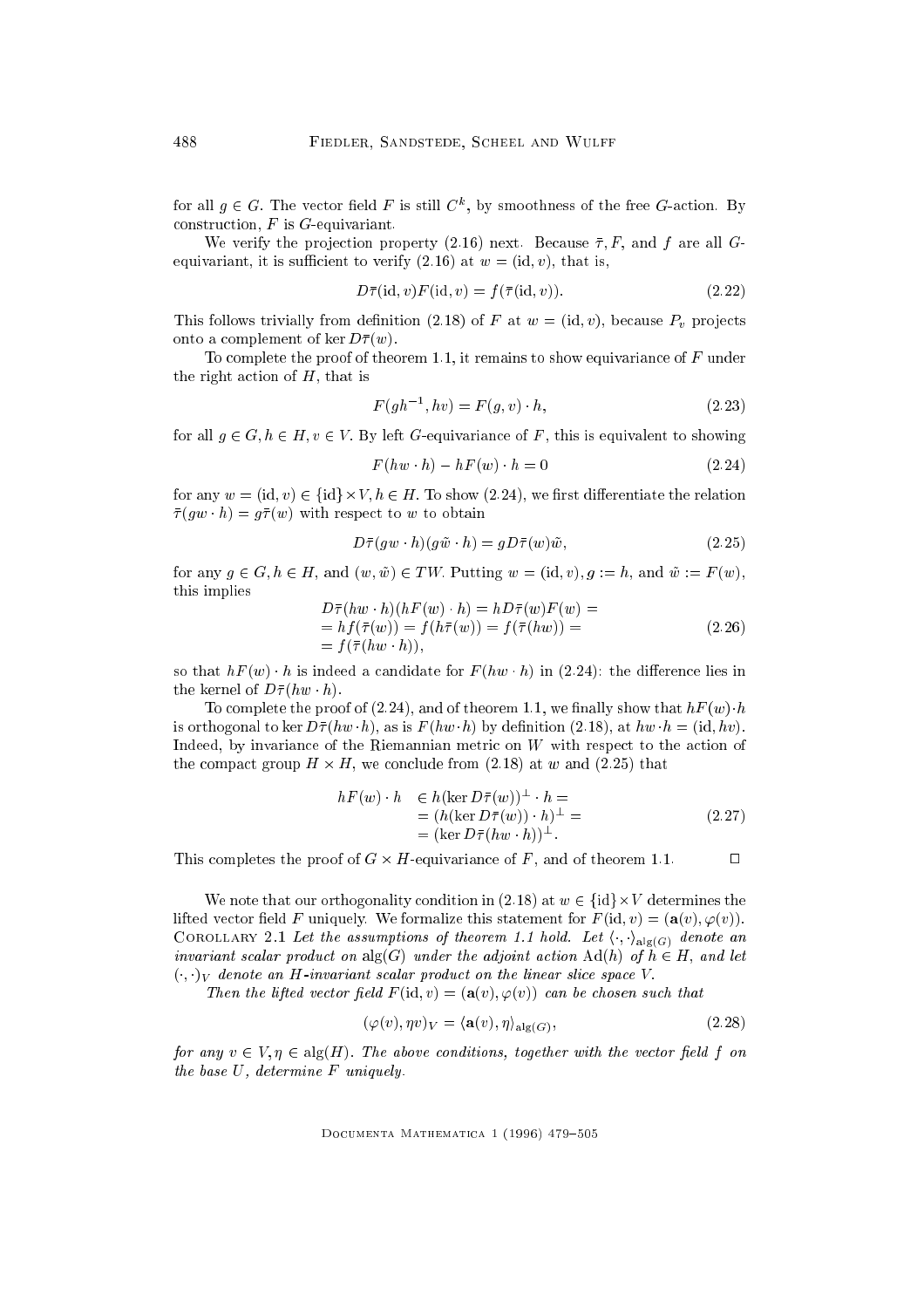## 3 Equivariant periodic orbits in a slice

By theorem 1.1 we can discuss any local bifurcation from a relative equilibrium  $u_0$ with isotropy H in the associated G - H-equivariant skew product system product system product system product s

$$
\dot{g} = g\mathbf{a}(v), \n\dot{v} = \varphi(v).
$$
\n(3.1)

To interpret results in terms of  $u = \overline{\tau}(g, v)$  in the tube U around  $G \cdot u_0$ , we just have to identify which is a same right H-orbit when  $\alpha$  is the same right H-orbit wH 2 G-orbit wH 2 G-orbit wH 2 G-orbit wH 2 G-orbit wH 2 G-orbit wH 2 G-orbit wH 2 G-orbit wH 2 G-orbit wH 2 G-orbit wH 2 G-orbit wH 2 G-orbit we investigate some elementary consequences of our decomposition (3.1) in case the H-equivariant  $\dot{v}$  equation possesses a periodic orbit. Such periodic orbits may arise by H-equivariant Hopf bifurcation from the H-invariant equilibrium  $v = u_0$  of the *v* equation; for a detailed background using compactness of  $H$  see [GSS88] or [Fie88].

The spatio-temporal symmetry of any periodic solution  $v(t)$  of  $\dot{v} = \varphi(v)$ , with minimal period normalized to 1, can be described by a triple (L; K; -) as follows. Let L denote the set of  $h \in H$  mapping some point  $v(t_1)$  to any point  $v(t_2)$  on the periodic orbit. Denoting  $\Theta(n) := t_2 - t_1$ , equivariance of  $\varphi$  then implies

$$
hv(t) = v(t + \Theta(h)),\tag{3.2}
$$

for all real  $t$ . Moreover

$$
\Theta: L \to S^1 := \mathsf{IR}/\mathbb{Z} \tag{3.3}
$$

is a homomorphism into the additively written circle group. Letting  $K$  : ker  $\mathcal{L}$  : ker  $\mathcal{L}$  : ker  $\mathcal{L}$ we have a normal subgroup of  $E$ , and  $E/K = \max_{i=1}^{\infty} E(i)$ . Note that the groups  $\mathbb{R}$  are closed. The kernel K isotropy of some, and hence all, and hence all, and hence all, and hence all, and hence all, and hence all, and hence all, and hence all, and hence all, and hence all, and hence all, and  $\alpha$  is the 2 IR: Following [Fiese], we call v() a discrete wave, if  $\alpha$  is the  $\alpha$  is  $\alpha$  $\{0, 1/n, \ldots, (n-1)/n\}$  is finite. A *rotating wave* has image( $\Theta$ ) = S.

The periodic solution  $v(t)$  gives rise to solutions  $g(t)$  of  $\dot{g} = g\mathbf{a}(v)$ . By left Gequivariance, any solution  $g(t)$  with initial condition  $g(0) = g_0$  is given by

$$
g(t) = g_0 g_*(t),
$$
\n(3.4)

where  $g_*(t)$  denotes the fundamental solution

$$
\dot{g}_*(t) = g_*(t)\mathbf{a}(t) \n g_*(0) = id
$$
\n(3.5)

with the abbreviation  $\mathbf{a}(t) := \mathbf{a}(v(t)).$ 

THEOREM 3.1 Let  $v(t)$  be a rotating wave solution of  $\dot{v} = \varphi(v)$  in (3.1).

Then there exist  $\eta \in \text{alg}(H)$ ,  $\mathbf{a}_0 \in \text{alg}(G)$  such that

$$
v(t) = \exp(\eta t)v_0
$$
  
\n
$$
g_*(t) = \exp((\mathbf{a}_0 + \eta)t)\exp(-\eta t).
$$
\n(3.6)

The projected solution  $u(t) = \bar{\tau}(g_*(t), v(t))$  near the relative equilibrium  $u_0$  is again a relative equilibrium and can be represented as

$$
u(t) = \exp((\mathbf{a}_0 + \eta)t)u(0). \tag{3.7}
$$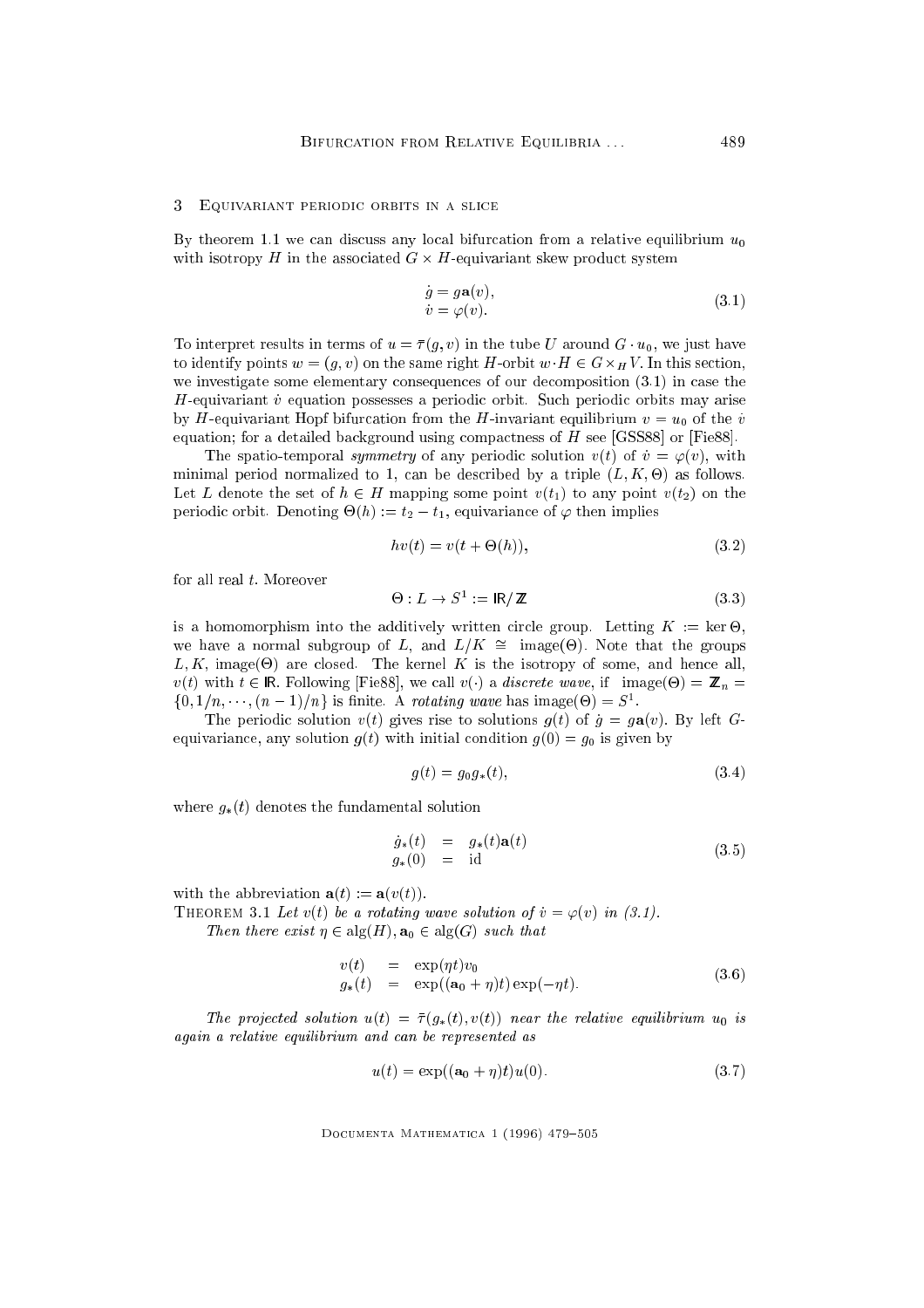**PROOF:** To construct  $\eta$ , just note that  $v_0 := v(0)$  is a relative equilibrium to the action of H on V because  $v(t)$  is a rotating wave. In particular

$$
\dot{v}(0) \in T_{v_0}(Hv_0) = \text{alg}(H) \cdot v_0. \tag{3.8}
$$

Pick  $\eta \in \text{alg}(H)$  such that  $\eta v_0 = \dot{v}(0) = \varphi(v_0)$ . Let  $v_*(t) := \exp(\eta t)v_0$ . Then  $v_*(0) =$  $v_0$  and H-equivariance (1.20) of  $\varphi$  implies

$$
\dot{v}_*(t) = \exp(\eta t)\eta v_0 = \exp(\eta t)\varphi(v_0) =
$$
  
=  $\varphi(\exp(\eta t)v_0) = \varphi(v_*(t)),$  (3.9)

for all t. Therefore  $v(t) = v_*(t)$ , for all t.

Let  $\mathbf{a}_0 := \mathbf{a}(v(0))$  and define  $g_*(t)$  as in (3.6). We have to show that  $g_*(t)$  solves (3.5). Trivially  $g_*(0) = id$ . Using H-equivariance (1.20) of  $\mathbf{a}(v(t)) = \mathbf{a}(t)$  yields

$$
\dot{g}_*(t) = \exp((\mathbf{a}_0 + \eta)t) (\mathbf{a}_0 + \eta) \exp(-\eta t) -
$$
\n
$$
-\exp((\mathbf{a}_0 + \eta)t) \eta \exp(-\eta t) =
$$
\n
$$
= \exp((\mathbf{a}_0 + \eta)t) \exp(-\eta t) \exp(\eta t) \mathbf{a}(v(0)) \exp(-\eta t) =
$$
\n
$$
= g_*(t) \mathbf{a}(\exp(\eta t)v(0)) =
$$
\n
$$
= g_*(t) \mathbf{a}(v(t)) =
$$
\n
$$
= g_*(t) \mathbf{a}(t).
$$
\n(3.10)

This proves (3.6). To prove (3.7), we remember that  $\bar{\tau}$  is left G equivariant and collapses right  $H$ -orbits. Therefore  $(3.6)$  implies

$$
u(t) := \overline{\tau}(g_*(t), v(t)) = \overline{\tau}(\exp(\mathbf{a}_0 + \eta)t)(\mathrm{id}, v_0) \cdot \exp(\eta t)) =
$$
  
= 
$$
\exp((\mathbf{a}_0 + \eta)t)\overline{\tau}(\mathrm{id}, v_0) = \exp((\mathbf{a}_0 + \eta)t)u(0),
$$

and the theorem is proved.  $\Box$ 

Note that the relative equilibrium  $u(t)$  above can be stationary, periodic, meandering, or drifting, depending on the values of the infinitesimal generator  $a_0 + \eta \in$ alg(G). In particular, the closure of the orbit  $u(.)$  can have large dimension, for example if G contains large dimensional tori. Although the motion of  $u(\cdot)$  can then be quasiperiodic in time, the associated rotation numbers given by  $a_0 + \eta$  vary smoothly with parameters, and phase locking does not occur.

EVEXT let  $v(t)$  be a discrete wave with symmetry  $(L, K, U), L/K = \mathbb{Z}_n$ . We describe the spatio-temporal symmetry of the associated not necessarily periodic solu $u_1u_1 = u_1(u_*, u_1, u_2(u_1, u_2, u_3, u_4)$  by a triple  $(L, K, U)$  similarly to the periodic case. Let  $L$ denote the set of  $g \in G$  such that  $g u(v_1) = u(v_2)$ , for some  $v_1, v_2$ . Detting  $O(g) := v_2 - v_1$ , we obtain

$$
gu(t) = u(t + \Theta(g)),\tag{3.11}
$$

for all real t and  $g \in \tilde{L}$ , similarly to (3.2). Let  $\Sigma := \mathbb{R}/p\mathbb{Z}$  if u is periodic with minimal period  $p > 0$ , and  $\Sigma := \mathbb{R}$  if u is nonperiodic  $(p = \infty)$ . Then

$$
\tilde{\Theta} : \tilde{L} \to \Sigma \tag{3.12}
$$

is a homomorphism with kernel, alias isotropy of any  $u(t)$ , denoted by  $\tilde{K}$ .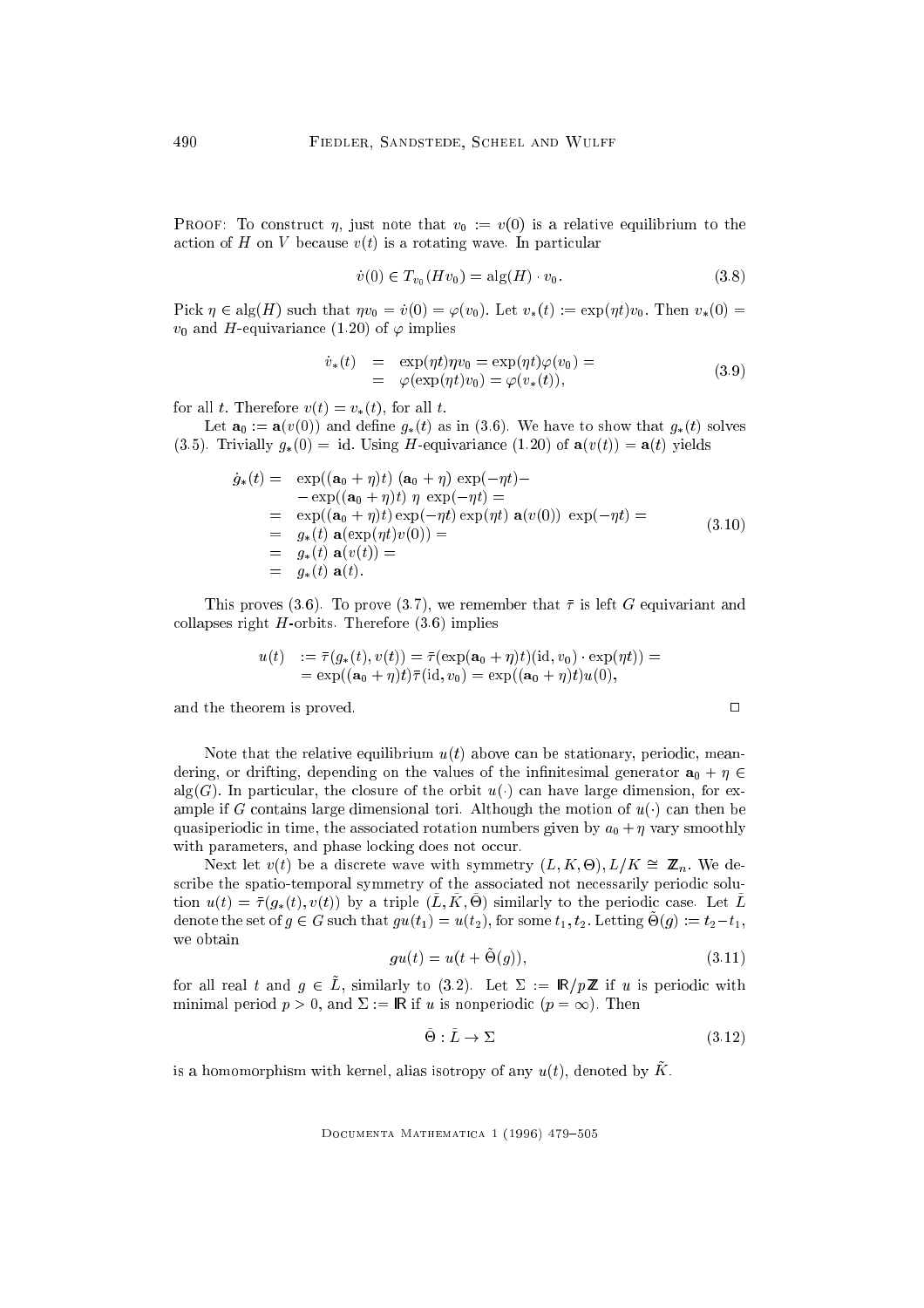THEOREM 3.2 Let v be a discrete wave solution of  $\dot{v} = \varphi(v)$  in (3.1) with symmetry  $\mathcal{L} = \{ \mathcal{L} \mid \mathcal{L} \}$  . The minimal period  $\mathcal{L} = \{ \mathcal{L} \}$  and  $\mathcal{L} = \{ \mathcal{L} \}$ associated solution of (3.5), a nonautonomous, 1-periodic, G-equivariant equation.

Then, for any  $k \in \mathbb{Z}$ ,  $h_0 \in K$ ,  $h \in L$ ,  $t \in \mathbb{R}$ , we have

$$
g_*(t) = h_0 g_*(t) h_0^{-1}
$$
  
\n
$$
g_*(t + \Theta(h) + k) = g_*(k) g_*(\Theta(h)) h g_*(t) h^{-1}.
$$
\n(3.13)

For the stroboscope map  $g_*(1)$  of (3.5) we obtain

$$
g_*(1) = (g_*(1/n)h_*)^n h_*^{-n}
$$
  
\n
$$
g_*(k) = g_*(1)^k
$$
\n(3.14)

where  $\alpha$  is a canonical contract  $\alpha$  are chosen arbitrarily such that  $\alpha$  is given that  $\alpha$  is a contract  $\alpha$  $\overline{\phantom{a}}$  is the form in particular, the strong form in particular, the strong generation of  $\overline{\phantom{a}}$  $\boldsymbol{H}$  and hence  $\boldsymbol{H}$  and h  $\boldsymbol{H}$  and  $\boldsymbol{H}$  and h  $\boldsymbol{H}$  and  $\boldsymbol{H}$ 

 $F$  and  $F$  and  $F$  are more expressions of the more expectation of the more expression of the more expression of the more expression of the more expectation of the more expectation of the more expression of the more expr

$$
g_*(k/n) = (g_*(1/n)h_*)^k h_*^{-k}.
$$
\n(3.15)

The symmetry  $(L, K, \mathcal{O})$  of the projected solution  $u(t) = \iota(g_*(t), v(t))$  with minimal "period"  $0 < p \leq \infty$  satisfies

$$
\tilde{K} = K,
$$
\n
$$
\tilde{L} = \{g_*(k)g_*(\Theta(h))h \mid k \in \mathbb{Z}, h \in L\}, \text{ and } \qquad (3.16)
$$
\n
$$
\tilde{\Theta}(g_*(k)g_*(\Theta(h))h) = \Theta(h) + k \qquad (\text{mod } p),
$$

where we obtain for the contraction for the contraction for the contraction of the contraction of the contraction of the contraction of the contraction of the contraction of the contraction of the contraction of the contr

$$
u(1/n) = g_*(1/n)h_*u(0).
$$
 (3.17)

PROOF: To prove  $(3.13)$ , we first claim that

$$
g_{\sharp}(t) := h^{-1} g_{*}(\Theta(h))^{-1} g_{*}(k)^{-1} g_{*}(t + \Theta(h) + k)h \tag{3.18}
$$

solves the same initial value problem (3.5) as  $g_*(t)$  does. Then  $g_\sharp \equiv g_*,$  of course. To prove the claim, differentiate  $(3.18)$  with an eye on H-equivariance  $(1.20)$  and 1-periodicity of  $\mathbf{a}(t)$ :

$$
\dot{g}_{\sharp}(t) = h^{-1}g_{*}(\Theta(h))^{-1}g_{*}(k)^{-1}\dot{g}_{*}(t+\Theta(h)+k)h =
$$
\n
$$
= g_{\sharp}(t)h^{-1}\mathbf{a}(t+\Theta(h)+k)h =
$$
\n
$$
= g_{\sharp}(t)h^{-1}\mathbf{a}(v(t+\Theta(h)))h =
$$
\n
$$
= g_{\sharp}(t)\mathbf{a}(t).
$$
\n(3.19)

We now show that  $g_{\sharp}(t)$  satisfies the same initial condition  $g_{\sharp}(0) = id$  as  $g_{\ast}(t)$ ; for any choice of <sup>h</sup> <sup>2</sup> L: Consider the special case <sup>h</sup> = id, rst. Then -(h) = 0 and  $g_{\sharp}(0) = id$  is trivial. In particular  $g_{\sharp}(t) = g_{*}(t)$ , in that case, proving

$$
g_*(t) = g_*(k)^{-1} g_*(t+k)
$$
\n(3.20)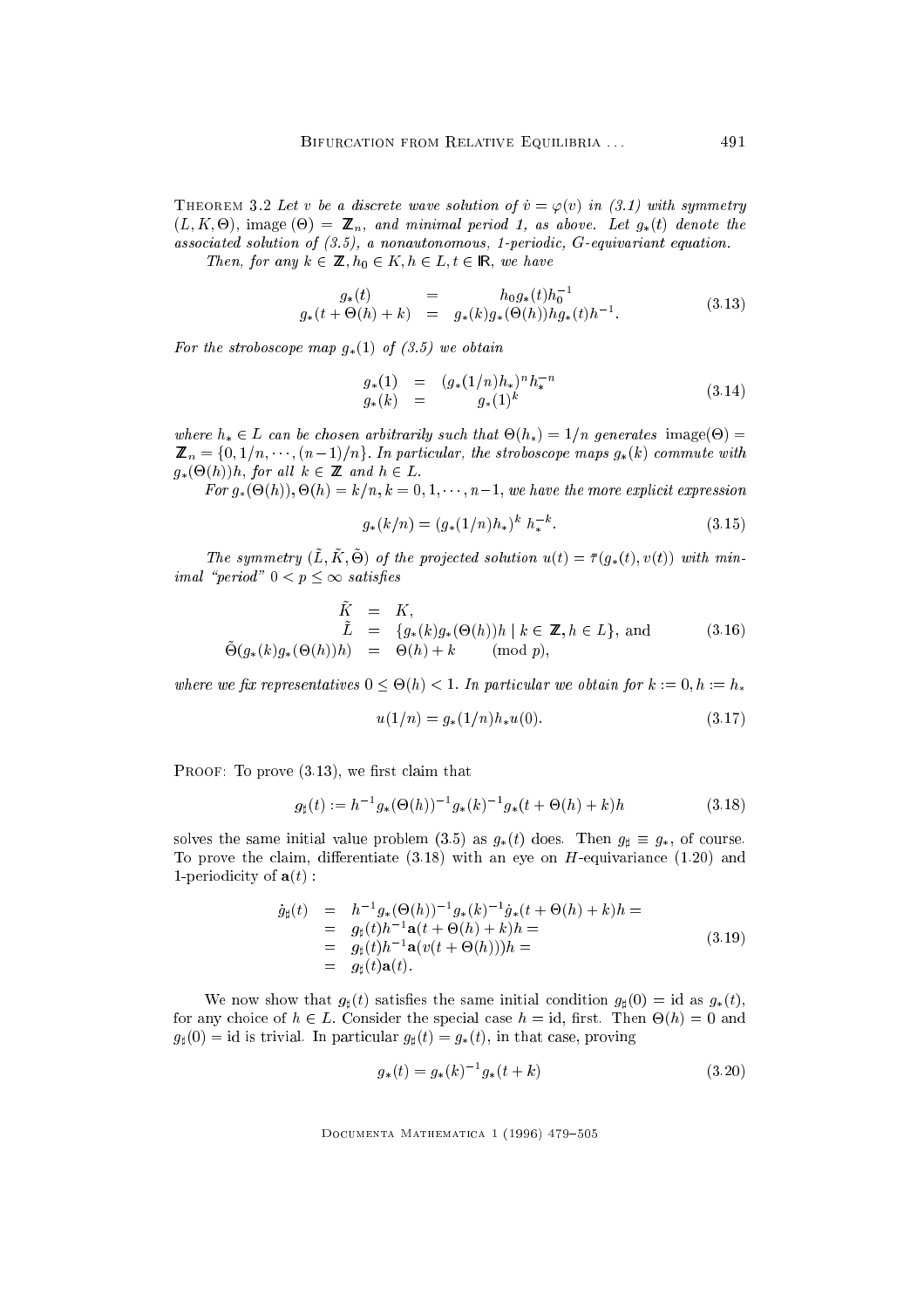for all t 2 irigin  $z = -1$  is the  $(3.20)$  minimized of  $(10)$  implies  $g_{\parallel}(0)$  , for all choices of  $h \in L$ . This proves  $g_{\sharp}(t) = g_{*}(t)$  in (3.18).

ان المنافس المنافس المنافس المنافس المنافس والمنافس المنافس المنافس المنافس المنافس المنافس المنافس المنافس ال we immediately see that  $g_*(t)$  and  $h_0$  commute. Together with (3.18),  $g_i = g_*,$  this proves (3.13).

The choice  $t = 1$  in (3.20) yields

$$
g_*(1+k) = g_*(k)g_*(1),\tag{3.21}
$$

whence  $g_*(\kappa) = g_*(1)$ , for all  $\kappa \in \mathbb{Z}$ . This also follows directly, because multiplication by  $g_*(1)$  is the time 1 stroboscope map for the nonautonomous equation  $\dot{g} = g\mathbf{a}(t)$ with time period 1.

Inserting <sup>k</sup> := 0; h := h with -(h) = 1=n in (3.13) yields

$$
g_*(t+1/n) = g_*(1/n)h_*g_*(t)h_*^{-1}.
$$
\n(3.22)

An n-fold iteration of (3.22), evaluated at  $t = 0$ , yields the expression for  $g_*(1)$  in (3.14). Together with (3.21), this proves (3.14).

Similarly, a k-fold iteration of  $(3.22)$  for  $k = 0, 1, \dots, n-1$  proves  $(3.15)$ . Since  $n_*$   $\in$  A commutes with  $n_*$  and, by (3.13), with  $g_*(1/n)$ , the stroboscope map  $g_*(1)$ in (3.14) also commutes with  $g_*(1/n)h_*$ . Since  $g_*(1)$  also commutes with K, and because  $h_*$  generates  $H/K$ , the stroboscope  $g_*(1)$  and its iterates  $g_*(k)$  also commute with a linear  $\mathcal{G}(\cdot|\cdot)$  is a linear  $\mathcal{G}(\cdot|\cdot)$ 

To prove (3.16), let  $g \in \tilde{L}$ . Then  $gu(t) = u(t + \vartheta)$  for some real  $\vartheta$  and all  $t \in \mathbb{R}$ . Upstairs, there exists  $h \in H$  such that

$$
(g_*(t + \vartheta), v(t + \vartheta)) = g(g_*(t), v(t)) \cdot h =
$$
  
=  $(gg_*(t)h^{-1}, hv(t))$  (3.23)

for some, and hence all, real t. Comparing the second components we see that  $h \in L$ and there exists a unique  $k \in \mathbb{Z}$  such that

$$
\vartheta = \Theta(h) + k,\tag{3.24}
$$

if we can represent the representative  $\mathbb{R}^n$  . The representative of  $\mathbb{R}^n$  is view of  $\mathbb{R}^n$  $(3.13), (3.24),$  we find

$$
g_*(k)g_*(\Theta(h))h = g,\tag{3.25}
$$

after cancellation of  $g_*(t)h$  . Conversely, any such g lies in  $L$ , by (3.13), (3.23), (3.24). Letting  $O(g) = v$  (mod p), it only remains to prove  $K = K$ .

rvote that  $y \in K = \ker \Theta$  if, and only if, (5.23) holds with  $\theta = 0$  and for some (hence all) t, say  $t = 0$ . Comparing components and using  $g_*(0) = id$ , this is equivalent to  $gh^{-1} = id$  with  $h \in K$ . Hence  $\tilde{K} = K$ , and the proof is complete.

The simple fact  $\tilde{K} = K$ , in our notation, implies that the isotropy groups occurring in the tube U are precisely the conjugates  $qKq^{-1}$ ,  $q \in G$ , of isotropy groups  $K$ occurring in the (linear) slice  $V$ . Concisely: the isotropy types in  $U$  and  $V$  coincide.

We emphasize that the spatio-temporal symmetry  $L$  or  $u(t)$ , given in (3.10), is a group, and  $Q: E \rightarrow \mathbb{Z}$  is a group nomomorphism. For suitable H-equivariant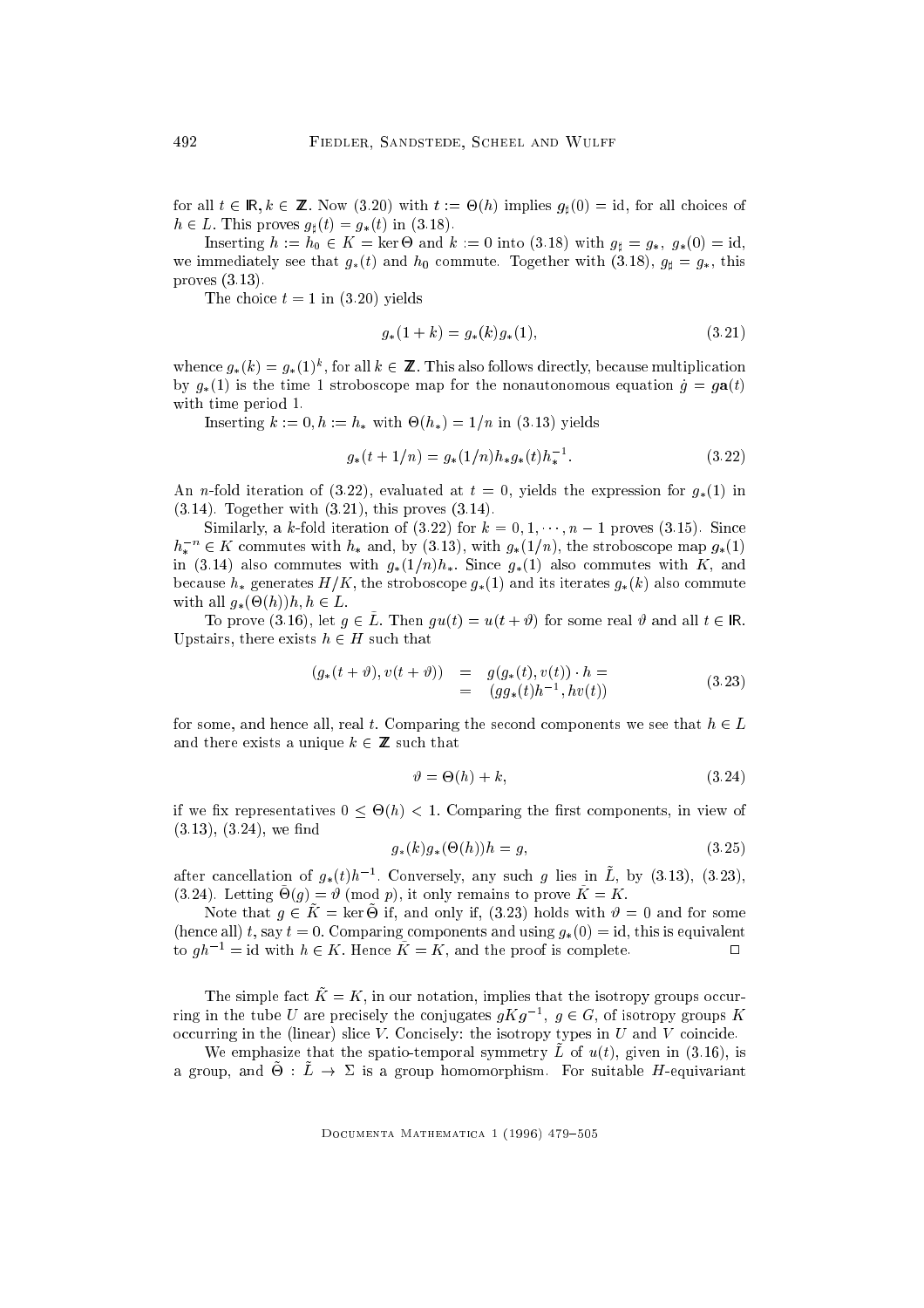choices of  $\mathbf{a}(v)$ , the element  $g_*(1/n)$  can be thought of as an arbitrary element of the connected component  $G_0$  of the identity in G. Indeed, H-equivariance does not impose any significant restriction on  $a(t)$ ,  $0 \le t < 1/n$ , thus leaving sufficient freedom to prescribe a path  $g_*(t) \in G$  from  $g_*(0) = id$  to  $g_*(1/n)$ . However, the skew product consequences of the interplay of the various spatio-temporal symmetries (L; K; -) in equivariant Hopf bifurcation certainly deserve further investigation.

#### 4 Basic facts on Euclidean groups

We collect some background material concerning  $G = E(N)$  (or  $SE(N)$ ), the (special) Euclidean groups on  $K$  . In lemma 4.1 below, we identify the compact subgroups of <sup>G</sup> as translation conjugates of purely orthogonal groups. In lemma 4.2 this is applied to distinguish meandering from drifting solutions. We recall the semidirect product structure  $(S)E(N) = (S)U(N) \times \mathbb{R}^2$  and the composition rule, coming from the standard amne action on  $\mathsf{IR}^+$ ; see  $(1.1)$ = $(1.4)$ .

For computations involving the Lie algebras  $se(N)$  it is convenient to represent  $(R, S) \in SL(N) = SU(N) \times \mathbb{R}$  isomorphically as an element in  $SL(N+1)$ ,

$$
(R, S) \mapsto \left( \begin{array}{cc} R & S \\ 0 & 1 \end{array} \right),\tag{4.1}
$$

in block matrix notation. With this identification, an element  $(r, s)$  of the Lie algebra se(2) becomes the (2)  $\rightarrow$  1) (2)  $\rightarrow$  1)  $\rightarrow$  1)  $\rightarrow$ 

$$
(\mathbf{r}, \mathbf{s}) \mapsto \left(\begin{array}{cc} \mathbf{r} & \mathbf{s} \\ 0 & 0 \end{array}\right). \tag{4.2}
$$

In particular, conjugation, iterates, the exponential map exp, the adjoint representation Ad of  $E(N)$  on  $se(N)$ , and the commutator  $[\cdot, \cdot]$  are given by

$$
(R, S)(R', S')(R, S)^{-1} = (RR'R^{-1}, (\text{id} - RR'R^{-1})S + RS');(R, S)^n = (R^n, (\text{id} + R + \cdots + R^{n-1})S);(r, s)^n = (r^n, r^{n-1}s);\exp(r, s) = (\exp(r), r^{-1}(\exp(r) - \text{id})s);(R, S)(r, s) = (Rr, Rs);(R, S)(r, s)(R, S)^{-1} = (RrR^{-1}, -RrR^{-1}S + Rs);[(r, s), (r', s')] = ([r, r'], rs' - r's).
$$
\n(4.3)

The notation in  $(4.3)$  is concise, but somewhat tricky. The first/last two relations hold in the group/algebra, respectively. Similarly,  $\exp(r, s)$  is in the group. The expressions for  $(r, s)$ ,  $(n, s)$  are neither in the group nor in the algebra, in general, and are evaluated in  $SL(N + 1)$  in the sense of (4.1), (4.2). Similarly, all equations of (4.3) are easily checked in  $SL(N + 1)$ .

In the settings of theorems 1.1, 3.1, 3.2, the compact isotropy subgroup  $H$  of  $G$ was playing a central role. We determine the compact subgroups  $H$  of  $E(N)$  next. We use the equivariant projection

$$
p: E(N) = O(N) \times \mathsf{IR}^N \to O(N) \tag{4.4}
$$

s):

onto the first component.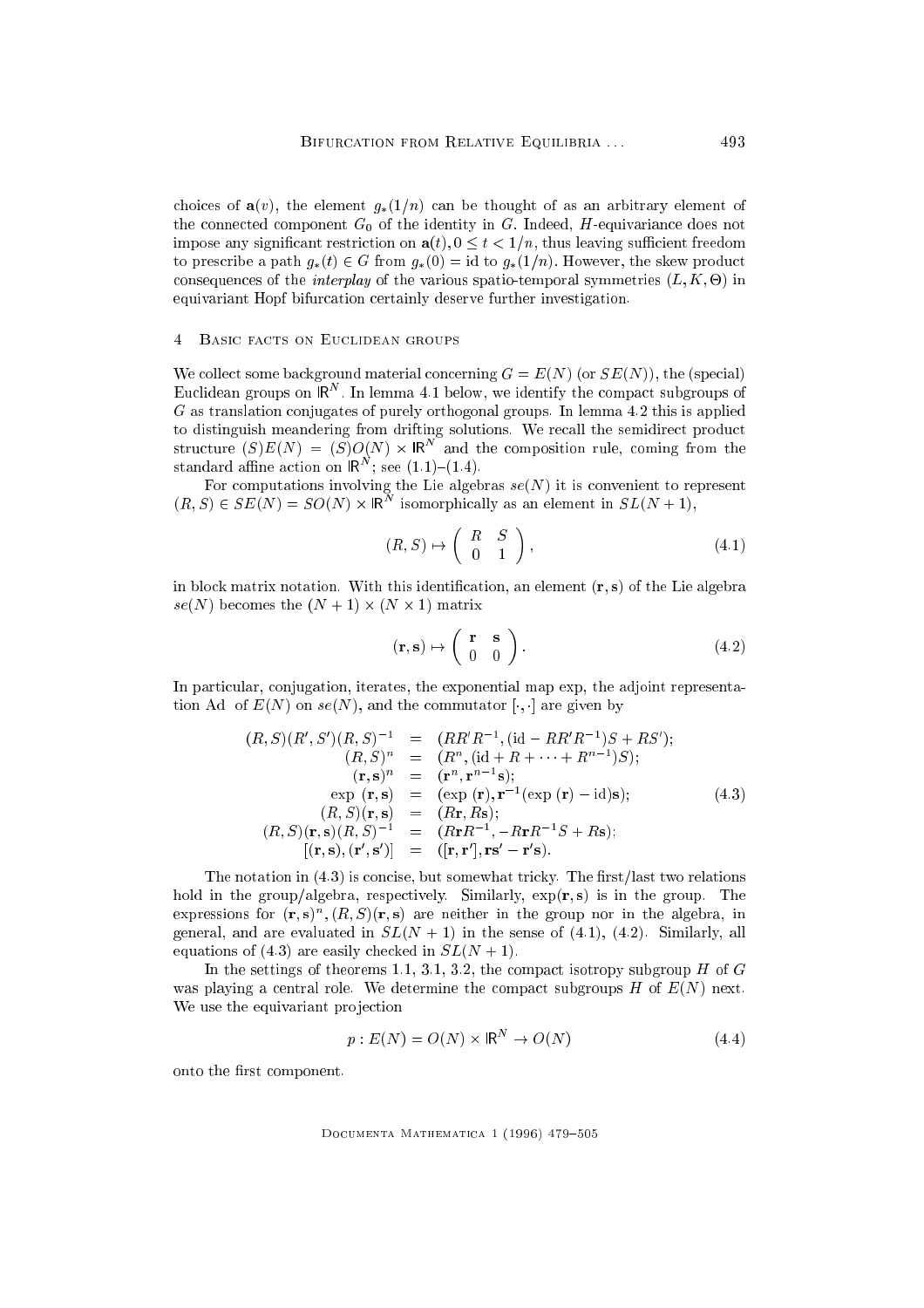LEMMA 4.1 Let H be a compact subgroup of  $E(N)$ . Then H is conjugate to its projection  $p(H) \leq U(N)$  by a fixed translation  $S_0 \in \mathbb{R}$  :

$$
H = (\text{id}, S_0) \ p(H) (\text{id}, -S_0) \tag{4.5}
$$

PROOF: We will first prove that there exists a map

$$
\sigma: p(H) \to \mathsf{IR}^N \tag{4.6}
$$

such that  $H$  has the form

$$
H = p(H)^{\sigma} := \{ (R, \sigma(R)) \mid R \in p(H) \}.
$$
 (4.7)

In a second step, we identify a fixed  $S_0 \in \mathsf{IR}^+$  such that

$$
\sigma(R) = (\text{id} - R)S_0,\tag{4.8}
$$

for all  $R \in p(H)$ . Then (4.5) is proved.

To construct  $\sigma$ , let  $(R, \sigma)$ ,  $(R, \sigma) \in H$  possess the same projection  $R \in \mathcal{P}(H)$ . Then, for any integer  $n$ ,

$$
H \ni ((R, S)(R, S')^{-1})^n = (\text{id}, n(S - S')). \tag{4.9}
$$

Since H is compact, this implies  $S' = S$  and  $\sigma := S$  is well-defined. This proves (4.6),  $(4.7).$ 

For the second step note that  $\sigma$  is at least continuous. Indeed, H is compact and the bijection  $p : H \to p(H)$  is continuous, with inverse determined by  $\sigma$ . Therefore p is a homeomorphism, and  $\sigma$  is continuous.

 $\min_{\{N\}} \min_{j} \{R_{j},S_{j}\}, \{R_{j},S_{j}\}$  in H yields the functional equation

$$
\sigma(RR') = \sigma(R) + R\sigma(R'). \tag{4.10}
$$

Note continuous dependence on  $R_+$  we integrate (4.10) over  $R_-$  with respect to the left invariant Haar measure on the compact Lie group  $p(H)$ . With the abbreviation

$$
S_0 := \int_{p(H)} \sigma(R')dR',\tag{4.11}
$$

we obtain

$$
\begin{array}{rcl}\n\sigma(R) & = & \int \sigma(R) dR' = \int \sigma(RR') dR' - \int R\sigma(R') dR' = \\
& = & \text{(id } -R)S_0.\n\end{array} \tag{4.12}
$$

This proves the lemma.  $\square$ 

The lemma holds, more generally, for any compact subgroup  $H$  of the general and the group  $GL(N) \times R^+$ . The proof is the same, and the compact group  $p(H) \searrow$  $GL(N)$  may in fact be assumed to act orthogonally.

Using the notation of section 3, we now consider a periodic solution  $v(t)$  of  $\dot{v} = \varphi(v)$  in the skew product, with period 1, and with associated fundamental solution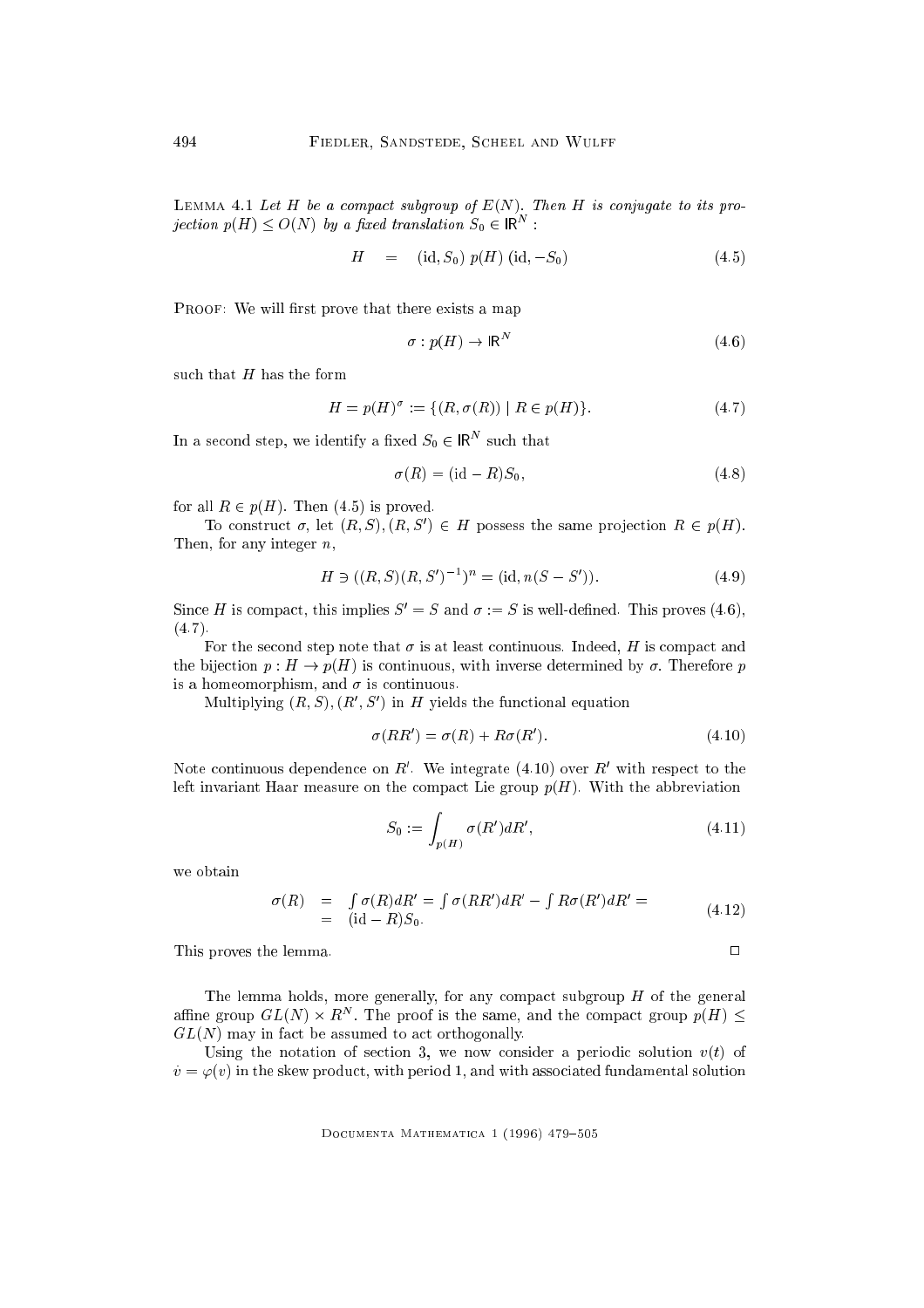$g_*(t)$  of (3.5). We derive a criterion to decide whether the projected solution  $u(t)$  $\bar{\tau}(g_*(t), v(t))$  is meandering or drifting, in the sense of definition 1.2.

LEMMA 4.2 Let  $G = SE(N)$  or  $E(N)$ . Consider v of period 1, and  $g_*, u$  as above. Assume  $u(t)$  is neither stationary nor periodic. Let

$$
(R_*, S_*) := g_*(1). \tag{4.13}
$$

Then  $u(t)$  is meandering, if  $S_*$  is orthogonal to the fix space of the rotation  $R_* \in SU(N)$  in  $\mathsf{IR}$ , that is,

$$
S_* \perp \ker(\text{id} - R_*) =: (\mathsf{IR}^N)^{R_*}.
$$
\n(4.14)

If, on the other hand,  $(4.14)$  does not hold, then  $u(t)$  is drifting. PROOF: By definition 1.2, the nonstationary, nonperiodic solution  $u(t)$  is meandering if the orbit  $g_*(t)$ ,  $t \in \mathbb{R}$ , is relatively compact, and drifting otherwise. By theorem 3.2 and the differential equation (3.5) for  $q_*(t)$ , this orbit is relatively compact if, and only if,

$$
H' := \text{clos}\lbrace g_*(k) \mid k \in \mathbb{Z} \rbrace
$$
  
= \text{clos}\lbrace g\_\*(1)^k \mid k \in \mathbb{Z} \rbrace \t\t(4.15)

is a compact subgroup of  $SE(2)$ . (Note here that theorem 3.2 also applies to rotating waves  $v(t)$ , viewed as discrete waves with arbitrary  $n \in \mathbb{N}$ . By lemma 4.1, the group H<sup>t</sup> is compact if, and only if, it can be conjugated to its projection  $p(H) \subseteq (S) \cup (N)$ , by a pure translation  $S_0 \in$  IR  $\,$  . This is possible if, and only if, the translation component of

 $(id, -S_0)(R_*, S_*)(id, S_0) = (R_*, -S_0 + S_* + R_*S_0)$  (4.16)

vanishes. Using orthogonality of  $R_*$ , this is equivalent to

$$
S_* \in \text{ image}(\text{id} - R_*) = \text{ker}(\text{id} - R_*)^{\perp},\tag{4.17}
$$

proving claim  $(4.14)$ , and the lemma.

We note a dichotomy with respect to dimension N, here, which was also observed by [AM96]. For even N, we have 
$$
(\mathsf{IR}^N)^{R_*} = \{0\}
$$
, for generic rotations  $R_*$ , and hence generic meandering. For odd N, in contrast,  $\dim(\mathsf{IR}^N)^{R_*} = 1$ , generically, which implies generic drifting.

If the 1-periodic solution v(t) <sup>2</sup> <sup>V</sup> possesses spatio-temporal symmetry (L; K; -) with non-trivial pointwise isotropy  $K$ , we obtain a particularly simple criterion excluding drifts.

LEMMA 4.3 Let  $G = SE(N)$  or  $E(N)$ , consider v, u,  $g_*$  as above, and let  $g_*(1) =$  $(R_*, S_*)$ . Assume the compact isotropy group K of  $v(t)$  to be contained in  $O(N)$ , after conjugation by a translation as in lemma 4.1.

Then the translation component  $S_{*}$  of the stroboscope map  $g_{*}(1)$  is fixed under K, that is

$$
S_* \in (\mathsf{IR}^N)^K. \tag{4.18}
$$

In particular, drifting is excluded if

$$
(\mathsf{IR}^N)^K \perp (\mathsf{IR}^N)^{R_*}.\tag{4.19}
$$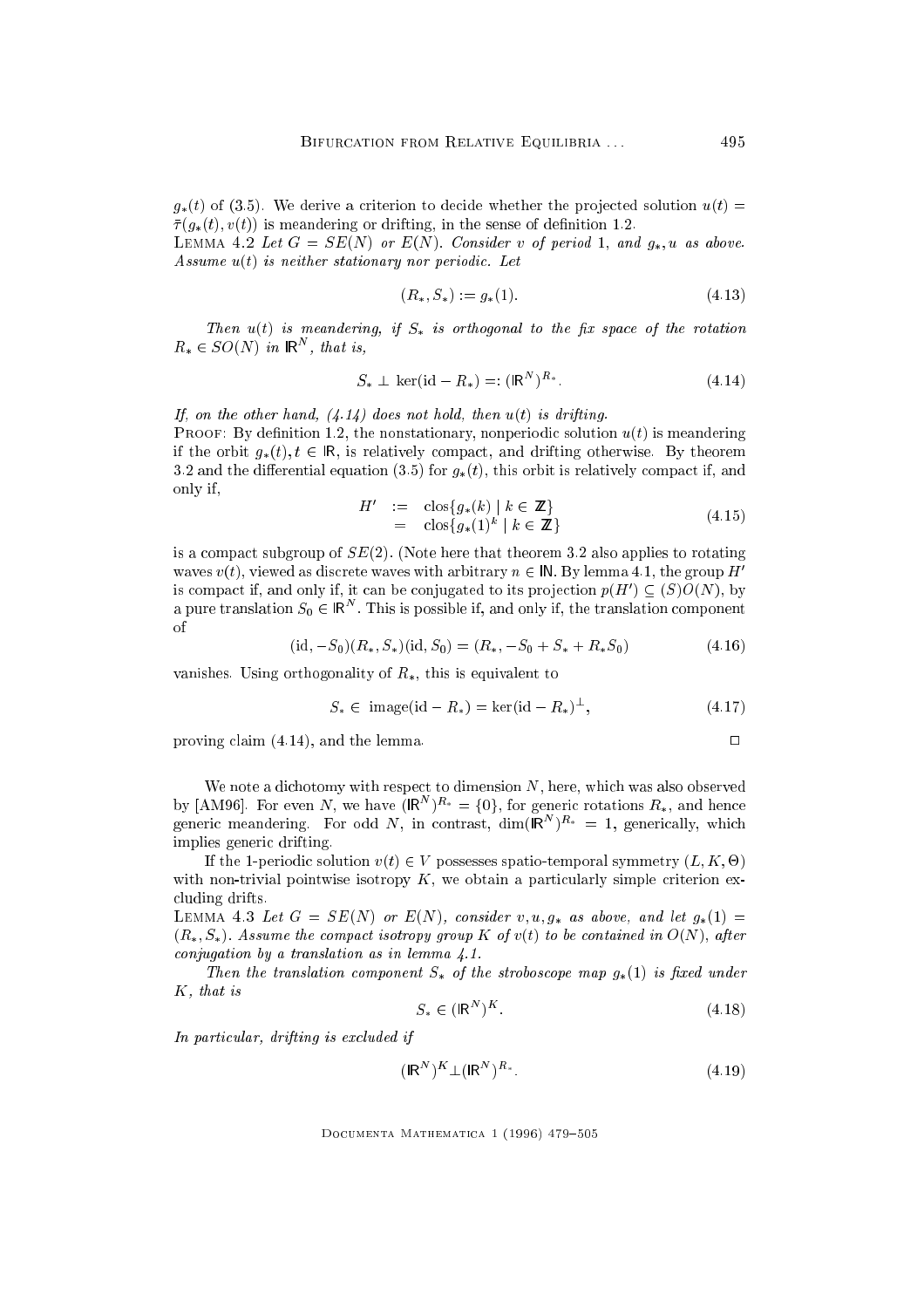*Most trivially, of course, condition (4.19) holds if*  $\overline{IR}$   $\rightarrow$   $\overline{P}$   $\rightarrow$   $\overline{q}$  ( $\overline{IR}$   $\rightarrow$   $\overline{r}$   $\equiv$   $\overline{q}$ )). PROOF: Lemma 4.2 and (4.18) imply claim (4.19). To prove (4.18), we let  $h_0 \in K \leq$  $O(N)$ . Since  $h_0$  and  $g_*(1)$  commute, by theorem 3.2, (3.13), this implies

$$
(R_*, S_*) = g_*(1) = h_0 g_*(1) h_0^{-1} =
$$
  
=  $(h_0 R_* h_0^{-1}, h_0 S_*)$ . (4.20)

Therefore  $h_0S_* = S_*$ , and the lemma is proved.

$$
\Box
$$

The projected solution  $u(t)$  satisfies

$$
u(k) = \bar{\tau}(g_*(k), v(k)) = (g_*(1))^k \bar{\tau}(\text{id}, v(0)) =
$$
  
=  $g_*(1)^k u(0)$  (4.21)

for an stroboscope times  $\kappa \in \mathbb{Z}$ . Let  $g_*(1)^{\sim} \equiv (\kappa^*_*, \kappa^*_*)$ . Aside from a compact part, due to  $R_*$ , and possibly the isotropy H of  $u_0$ , the displacement of  $u(0)$  is therefore given by the translation component  $S_*$  of the  $\kappa$ -fold iterated stroboscope  $g_*(1)$  . From  $(4.3)$ , we recall  $S_* = (10 + R_* + \cdots + R_* - 1)S_*$  and  $R_* = (R_*)^T$ .

To analyze  $S_*$ , we consider the meandering case  $S_*\perp$  ker(id  $-R_*$ ) next, for the stroboscope map  $g_*(1) = (R_*, S_*)$ . Let  $(\mathrm{id} - R_*)^\vee$  denote the pseudo-inverse of  $(\mathrm{id} R_*$ , that is, the isomorphism inverting (id  $-R_*$ ) within the  $R_*$ -invariant subspace  $(\ker(\mathrm{id} - R_*))^{\perp} = \mathrm{image}(\mathrm{id} - R_*)$ . Define

$$
S_{\dagger} := (\text{id} - R_*)^{\dagger} S_*.
$$
 (4.22)

LEMMA 4.4 As in the above setting, let  $S_* \bot$  ker(id  $-K_*$ ). Then  $g_*(1)^{\circ}, \kappa \in \mathbb{Z}$ , are all conjugate to the rotations  $(R_*^*,0)$  around the origin, by the fixed translation  $S_t$ :

$$
g_*(1)^k = (\text{id}, S_\dagger)(R^k_*, 0)(\text{id}, -S_\dagger) = (R^k_*, S_\dagger - R^k_* S_\dagger).
$$
 (4.23)

In particular, the translation components  $S^*_*\in$   $\mathsf{IR}^-$  of  $(g_*(1))^*$  all lie on a sphere around  $S_1 \in \mathbb{R}^n$  with radius  $|S_1|_2$ .

**PROOF:** By (4.3), applied to  $(h_*, S_*) = (g_*(1))$ ,  $k > 0$ , and geometric summation, we have

$$
S_{*}^{k} = (\mathrm{id} + R_{*} + \cdots + R_{*}^{k-1}) S_{*} =
$$
  
= (\mathrm{id} - R\_{\*}^{k})(\mathrm{id} - R\_{\*})^{\dagger} S\_{\*} = (\mathrm{id} - R\_{\*}^{k}) S\_{\dagger}  
= S\_{\dagger} - R\_{\*}^{k} S\_{\dagger}. (4.24)

In case  $\kappa < 0$ , the same formula holds, by  $(g_*(1))^{\kappa} = ((g_*(1))^{\kappa})^{-1}$  and  $(1.4)$ . This  $\Box$ proves (4.25) and, by orthogonality of  $R_*^*$ , the lemma.

The radius  $|S_1|_2$  defined in (4.22) and lemma 4.4 relates to the "radius" of a meandering solution  $u(t) = g_*(t)v(t)$  as follows. Let  $u_0(t) = (\exp(r_0 t), 0)u_0$  be a primary rotating wave solution, as in the introduction (1.5), (1.6). Then  $u_0(t)$  rotates around its core point centered at zero. For  $v(0)$  near  $u_0$ , we can consider zero also as the core point of  $u(0) = \text{Id} \ v(0)$ . Then  $S_{\ast}$ , the translation component of  $g_{\ast}(\kappa) =$  $g_{*}(1)$ , is the core position of  $u(\kappa) = g_{*}(\kappa)v(0)$ , by 1-periodicity of  $v(\cdot)$ . Since  $S_{*}$  and lie on a sphere around  $S_t$  with radius  $|S_t|_2$ , we can call the Euclidean length  $|S_t|_2$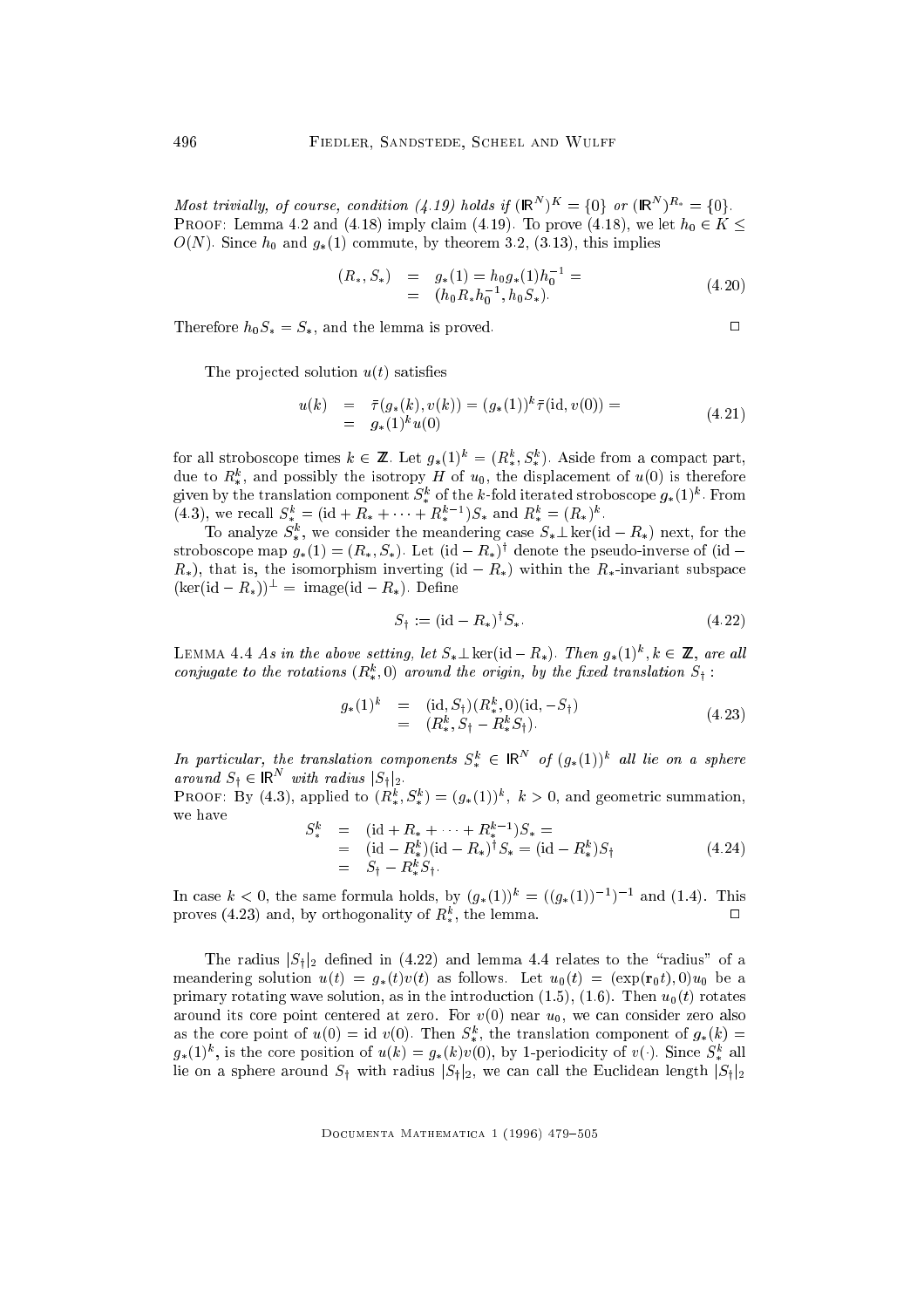the *stroboscope radius* of  $u(t)$ . In section 5, (5.7) we will see how  $|S_t|_2 \to \infty$ , when a planar meandering spiral passes through a drift resonance, for which  $S_* \neq 0$  and  $R_* = id.$ 

We caution our reader that our notion of a stroboscope radius requires  $u_0(t)$  to rotate around the origin. Moreover, the precise value of  $|S_t|_2$  depends on our choice of  $t = 0$  as a reference point within the period of v. Indeed, other choices lead to expressions

$$
\tilde{S}_\dagger = R_*(t)^{-1}(S_\dagger - P_*S_*(t)),\tag{4.25}
$$

 $0 \leq t \leq 1$ , replacing  $\mathcal{O}_1$ , with correspondingly modified radii  $\mathcal{O}_1$ |2. Here  $T_*$  projects onto ker( $id - R_*$ ), orthogonally. Note that (4.25) has period 1 in t, by definition (4.22) of  $S_{\dagger}$ . Bounded modifications as in (4.25), however, do not affect the asymptotics of  $|S_t|_2 \to \infty$ , when passage through a drift resonance occurs.

 $\Box$ 

#### THE PLANAR CASE  $E(2)$ : MEANDERING AND DRIFTING MULTI-ARMED SPIRALS  $\mathbb{R}$

First rigorous results on meandering and drifting one-armed spirals in the plane were obtained by [Wul96], using a Lyapunov-Schmidt procedure in scales of Banach spaces. First formal results on meandering and drifting multi-armed spirals in the plane were obtained by [GLM96], using a formal center bundle reduction in the spirit of [Kru90]. Using the rigorous center manifold reduction due to [SSW96a], [SSW96b], the skew product structure developed in the present paper applies. We recover results of [GLM96], and investigate the behavior of meander radii at drift resonance.

Throughout this section,  $G = E(2)$ , and H is a compact subgroup which we may consider to be a subgroup of  $O(2)$ , after conjugation by a fixed translation, without loss of generality. As in section 3, we consider H-equivariant Hopf bifurcation for  $v_1 = \varphi(\lambda, v)$  in the slice  $v \in V$  of our skew product (3.1). Let  $(L, K, \Theta)$  denote the spatio-temporal symmetry of our periodic solution  $v(t)$ , with minimal period normalized to 1. We also normalize the primary relative equilibrium  $u_0$  to become  $v = 0$ , without loss of generality. The case of a rigidly rotating "primary" spiral wave with  $n$  identical arms, in the setting of the introduction, now corresponds to a rotating wave  $u_0$  with  $H = \mathbb{Z}_n \leq SO(2)$ .

We begin with a simple criterion excluding drifting solutions  $u(t) := \overline{\tau}(g_*(t), v(t))$ for general  $H \leq O(2)$ .

COROLLARY 5.1 In the above planar setting, assume the isotropy group  $K$  of  $v(t)$ contains some nontrivial rotation, that is,  $K \leq O(2)$  is neither trivial nor generated  $by$  a single reflection.

Then  $u(t)$  cannot drift, in the sense of definition 1.2. PROOF: Suppose  $K \leq O(2)$  contains some nontrivial rotation. Then K fixes only the origin, in  $\mathsf{IR}^-$ , that is  $(\mathsf{IR}^-)^{**} = \{0\}$ . By lemma 4.3, this excludes drifting.  $\Box$ 

where the mean drifting for spatio-temporal symmetries (H;  $\mathcal{H}$  -  $\mathcal{H}$  -  $\mathcal{H}$  -  $\mathcal{H}$  -  $\mathcal{H}$  -  $\mathcal{H}$  -  $\mathcal{H}$  -  $\mathcal{H}$  -  $\mathcal{H}$  -  $\mathcal{H}$  -  $\mathcal{H}$  -  $\mathcal{H}$  -  $\mathcal{H}$  -  $\mathcal{H}$  -  $\mathcal{H}$ of  $v(\cdot)$  next. Infoughout, we identify  $\mathsf{IR}^{\mathsf{I}} = \mathsf{C}$  and write  $(R, S) \in SE(2)$  in complex notation:

$$
R = e^{2\pi i \alpha}, \quad \alpha \in \mathbb{R}/\mathbb{Z}, \quad S \in \mathbb{C}.
$$
 (5.1)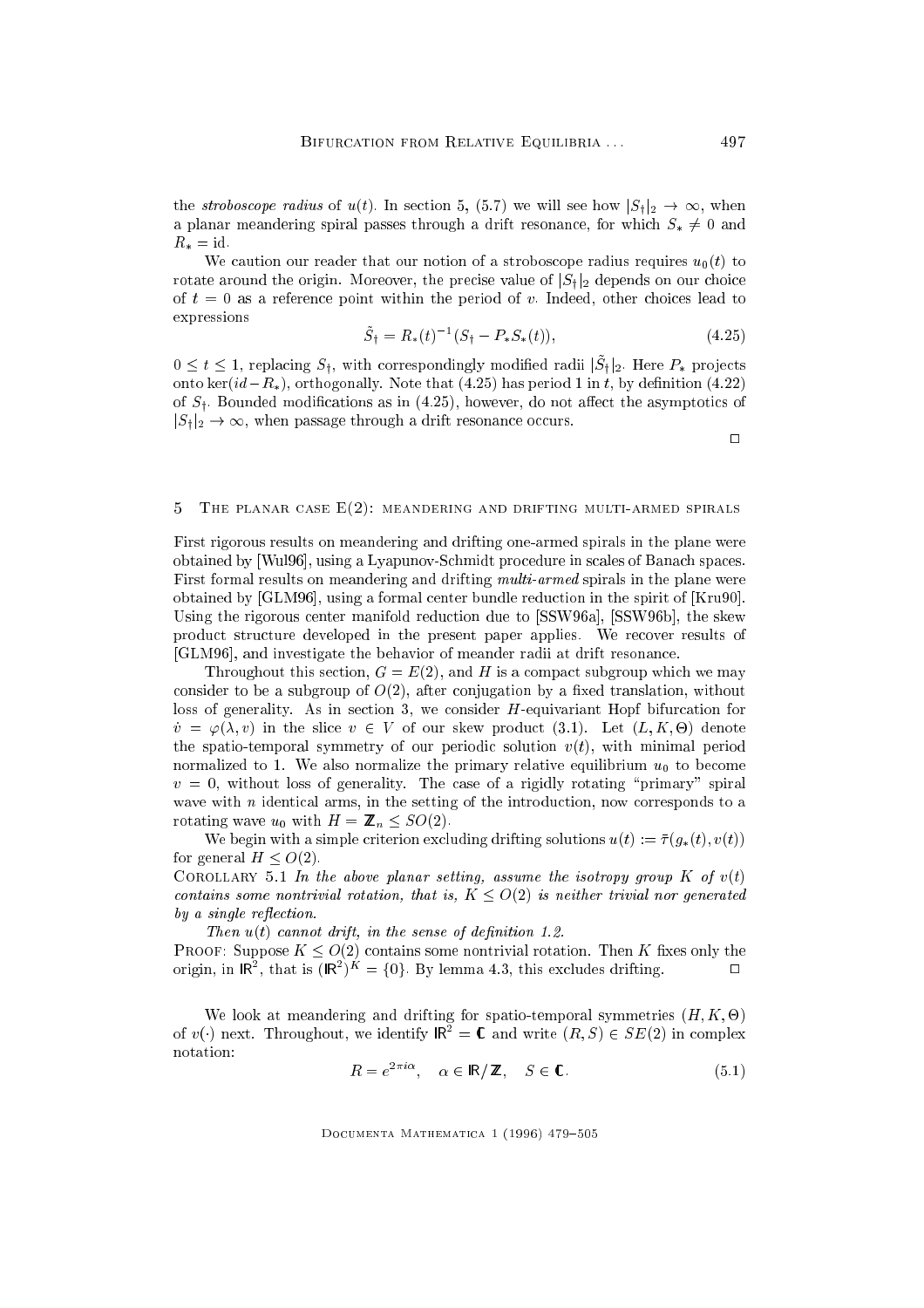where solutions variables variables variables variables of the spatio-temporal symmetry (H;  $\kappa$ ; -  $\kappa$ ; -  $\kappa$ ; -  $\kappa$ ; -  $\kappa$ ; -  $\kappa$ ; -  $\kappa$ ; -  $\kappa$ ; -  $\kappa$ ; -  $\kappa$ ; -  $\kappa$ ; -  $\kappa$ ; -  $\kappa$ ; -  $\kappa$ ; -  $\k$ 

$$
H = \mathbb{Z}_n = \{e^{2\pi i k/n} \mid k = 0, ..., n-1\}, \quad n \ge 2,
$$
  
\n
$$
K = \{1\},
$$
  
\n
$$
\Theta(e^{2\pi i k/n}) = mk/n \in S^1 = \mathbb{R}/\mathbb{Z}, \quad k = 0, ..., n-1.
$$
\n(5.2)

We require  $K = \{1\}$ , to give drifting a chance. Note that this is equivalent to requiring the integer  $m \in \{1, \ldots, n-1\}$  to be relatively prime to n.

Meandering, meander radii, drifting, and drift resonance will follow from theorem 3.2 and lemma 4.4. We will express all these effects in terms of the fractional stroboscope map

$$
g_*(1/n) = (\exp(2\pi i \alpha_{1/n}), S_{1/n}). \tag{5.3}
$$

Also, we have to choose h <sup>2</sup> <sup>H</sup> such that -(h) = 1=n generates image(-). Of course, we have to choose

$$
h_* = \exp(2\pi i m'/n), \text{ where}
$$
  
\n
$$
m'm \equiv 1 \pmod{n}.
$$
 (5.4)

In other words,  $m$  is the unique multiplicative inverse of  $m$ , mod  $n$ . COROLLARY 5.2 With the above notation, the stroboscope map  $g_*(1)$  is given explicitly by

$$
g^*(1) = \left(\exp(2\pi i n\alpha_{1/n}), \left(\sum_{k=0}^{n-1} \exp(2\pi i k(\alpha_{1/n} + m'/n))\right) S_{1/n}\right). \tag{5.5}
$$

The solution  $u(t) = \overline{\tau}(g_*(t), v(t))$  satisfies

$$
u(1/n) = (\exp(2\pi i(\alpha_{1/n} + m'/n)), S_{1/n})u(0).
$$
 (5.6)

In particular, the solution  $u(t)$  is

- $\begin{array}{ccc} \text{if} & \text{if} & \text{if} & \text{if} & \text{if} & \text{if} & \text{if} & \text{if} & \text{if} & \text{if} & \text{if} & \text{if} & \text{if} & \text{if} & \text{if} & \text{if} & \text{if} & \text{if} & \text{if} & \text{if} & \text{if} & \text{if} & \text{if} & \text{if} & \text{if} & \text{if} & \text{if} & \text{if} & \text{if} & \text{if} & \text{if} & \text{if} & \text{if} & \text{if} & \text{if} & \text{$
- (*u*) periodic,  $\int u_1/n + m/n \notin \mathbb{Z}$  and  $\alpha_{1/n} \in \mathbb{Q}$ ;
- (iii) meanaering, if  $(\alpha_{1/n} + m/n) \notin \mathbb{Z}$  and  $\alpha_{1/n} \notin \mathbb{Q}$ ;
- (*iv*) ary  $\mu$ ing, if  $\alpha_{1/n} + m/n \in \mathbb{Z}$  and  $S_{1/n} \neq 0$ .

In case (iii), the meandering stroboscope radius r is given explicitly by

$$
r = \frac{1}{2} \left| \sin((\alpha_{1/n} + m'/n)\pi) \right|^{-1} \cdot |S_{1/n}|_2.
$$
 (5.7)

PROOF: By theorem 3.2, (3.14), we compute the stroboscope map  $g_*(1)$  as

$$
(\exp(2\pi i\alpha_*), S_*) := g_*(1) = (g_*(1/n)h_*)^n h_*^{-n} =
$$
  
= 
$$
(\exp(2\pi i(\alpha_{1/n} + m'/n)), S_{1/n})^n.
$$
 (5.8)

In particular (4.3) implies

$$
\alpha_* = n\alpha_{1/n} \quad (\text{mod } 1)
$$
  
\n
$$
S_* = \left( \sum_{k=0}^{n-1} \exp(2\pi i k (\alpha_{1/n} + m'/n)) \right) S_{1/n}.
$$
 (5.9)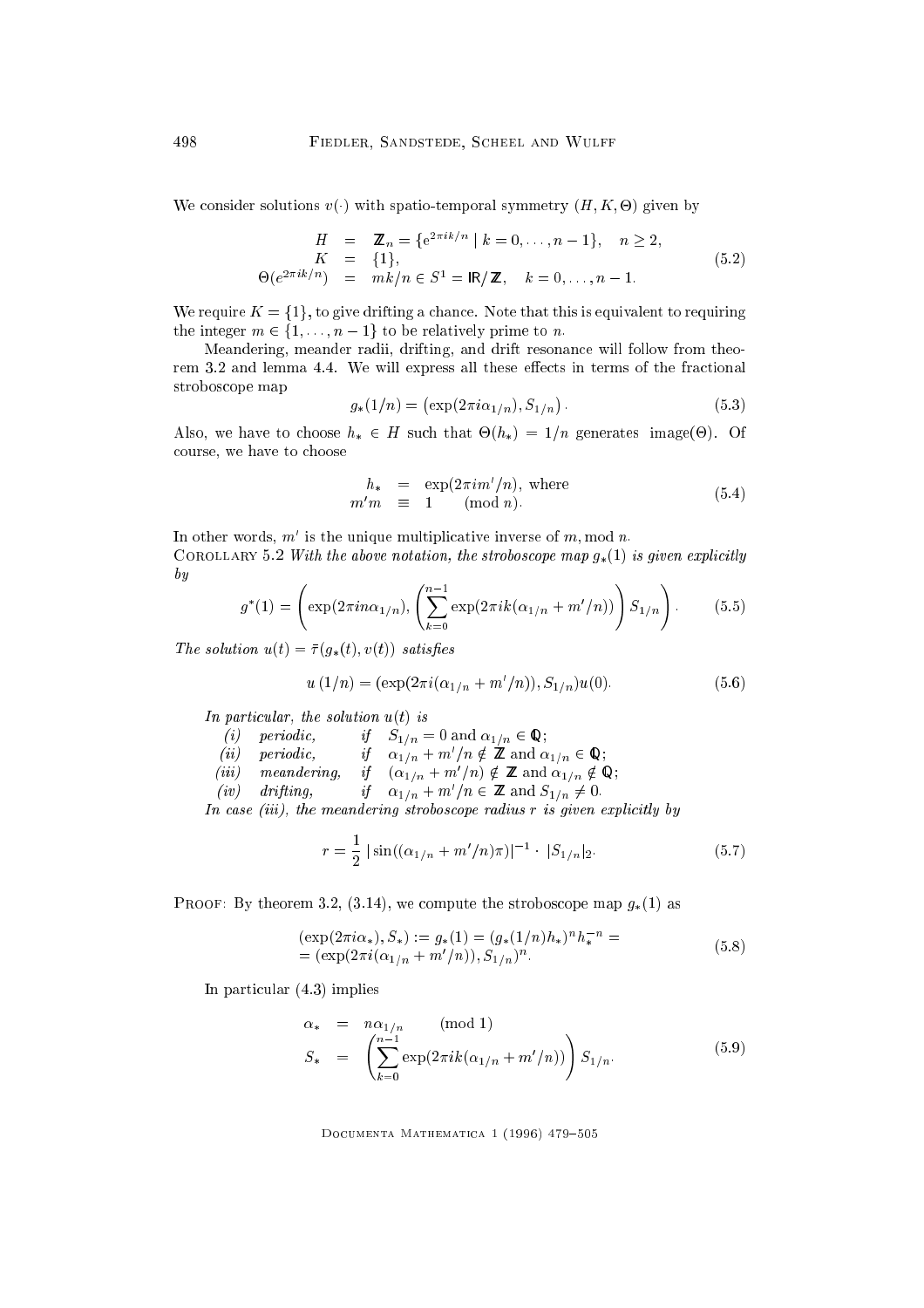This proves (5.5) and case (i).

We now have to distinguish two cases. If  $\alpha_{1/n} + m/n$  is integer, then

$$
\begin{array}{rcl}\n\alpha_{*} & = & 0 \quad \text{(mod 1)}, \\
S_{*} & = & nS_{1/n},\n\end{array} \tag{5.10}
$$

proving case (iv). It, on the other hand,  $\alpha_{1/n}+m/n \notin \mathbb{Z}$ , then we can easily compute

$$
S_* = \frac{\exp(2\pi i \alpha_*) - 1}{\exp(2\pi i (\alpha_{1/n} + m'/n)) - 1} \quad S_{1/n}.
$$
 (5.11)

In view of formula (4.3) for the iterates  $g_*(n) = (g_*(1))$  =  $(\exp(2\pi i\alpha_*), \beta_*)$ , this proves cases (ii), (iii).

In case (iii), we can apply lemma 4.4 to compute the meandering radius  $r$ , because ker(id  $-R_*$ ) = {0} for  $\alpha_* = n\alpha_{1/n} \notin \mathbb{Z}$ . Therefore (5.11) implies

$$
r = |S_{\dagger}|_2 = |(\mathrm{id} - R_*)^{-1} S_*|_2 =
$$
  
=  $|S_{1/n}|_2/|\exp(2\pi i(\alpha_{1/n} + m'/n)) - 1| =$  (5.12)  
=  $\frac{1}{2} |S_{1/n}|_2/|\sin((\alpha_{1/n} + m'/n)\pi)|.$ 

This proves the corollary.

In a Hopf bifurcation situation, it is easy to derive expansions for the various cases of the previous corollary. Indeed, consider a primary n-armed spiral  $u_0(t)$  =  $\exp(i\omega_{\rm rot}t)u_0(0)$  with isotropy  $H = \mathbb{Z}_n$  and minimal period  $T_{\rm rot} = 2\pi/(n\omega_{\rm rot})$ . Assume an additional pair  $\pm 2\pi i$  of imaginary eigenvalues of the linearization (in rotating coordinates). Then we can parameterize

$$
v(t) = \epsilon e^{2\pi i t} + O(\epsilon^2)
$$
\n(5.13)

at parameter  $\lambda = \lambda_0 + \lambda_2 \epsilon_+ + O(\epsilon_-)$ . The equation for  $g_*(t)$  becomes

$$
\dot{g}_{*} = g_{*}(\mathbf{a}_{0} + \mathbf{a}_{1}v(t) + \cdots), \qquad (5.14)
$$

where  $\mathbf{a}_0 = \mathbf{a}(v = 0)$  and  $\mathbf{a}_1 = D\mathbf{a}(v = 0)$ . For simplicity of presentation, we focus on the rotational component  $R_*(t) = \exp(2\pi i \alpha(t))$  of  $g_*(t)$ . Inserting the v-expansion (5.13) we obtain

$$
2\pi\dot{\alpha}(t) = \omega_{\rm rot} + \cdots, \quad \alpha(0) = 0,
$$
\n(5.15)

omitting time dependent terms of order  $\epsilon$ . Note that, indeed,  $\omega_{\text{rot}}$  is the rotation frequency of the rotating spiral  $u_0(t)$ . Solving (5.15), up to terms of order  $\epsilon$ , we get for  $g_*(1/n) = (\alpha_{1/n}, S_{1/n})$ 

$$
\alpha_{1/n} = \alpha(1/n) = \frac{\omega_{\text{rot}}}{2\pi n} + \cdots. \tag{5.16}
$$

Letting  $2\pi = \omega_{\text{Hopf}}$  denote the (normalized) frequency of the nontrivial Hopf eigenvalues, the transition to the drift case (iv) occurs, for example, at

$$
n\alpha_{1/n} + m' = \frac{\omega_{\text{rot}}}{\omega_{\text{Hopf}}} + m' \equiv 0 \pmod{n}.
$$
 (5.17)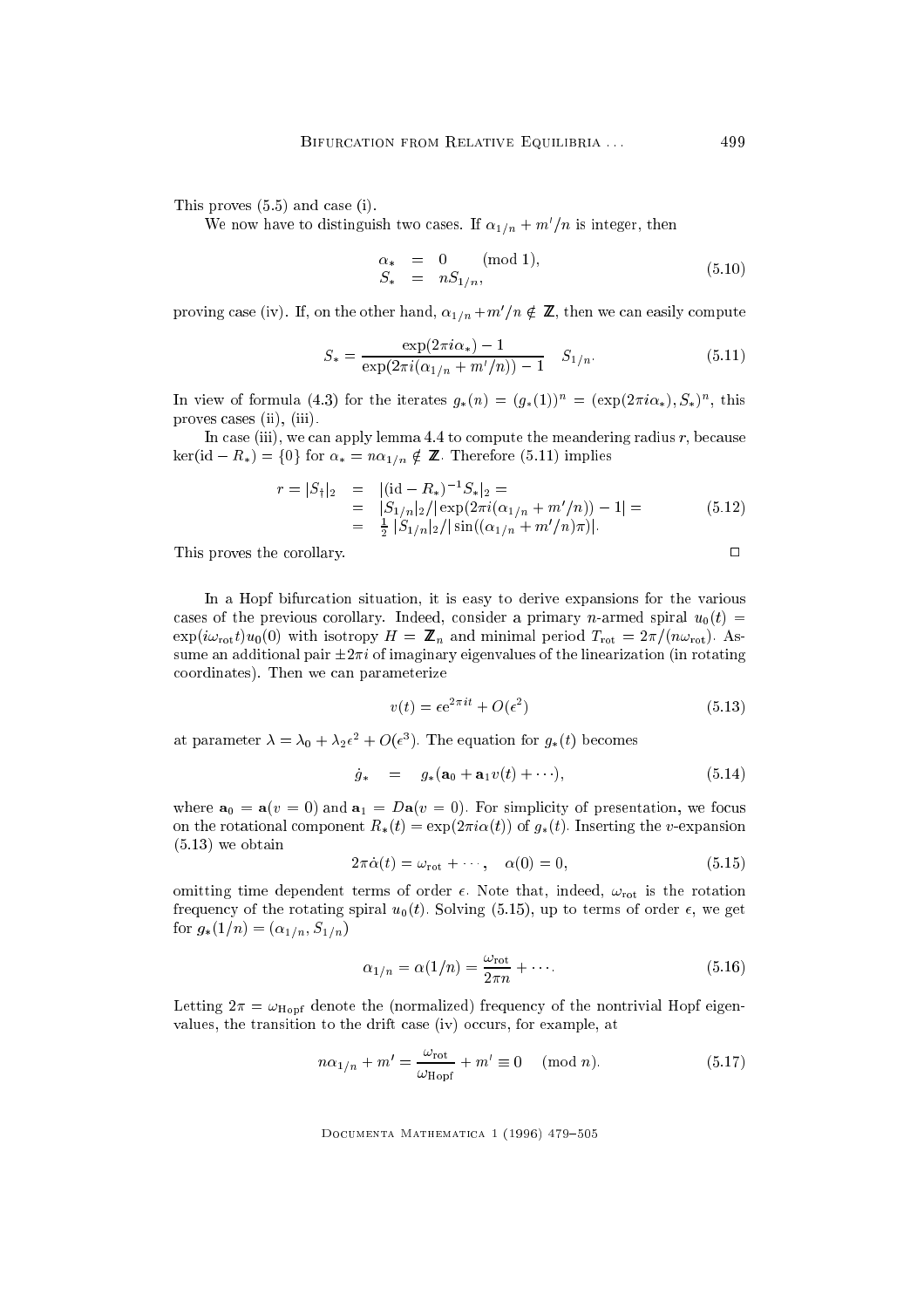From (5.7) we see how the meandering stroboscope radius blows up, at this resonance, provided  $S_{1/n} \neq 0$ .

To analyze  $S_{1/n}$  in more detail, we write the differential equation for the component  $S(t)$  of  $g_*(t)$  as

$$
\dot{S}(t) = e^{2\pi i \alpha(t)} \cdot \xi(v(t)). \tag{5.18}
$$

In view of the v-expansion (5.13), we can restrict our attention to the case  $v \in \mathbb{C}$ . Note that the spatio-temporal symmetry

$$
v(t + \Theta(h)) = h \cdot v(t) \tag{5.19}
$$

then forces  $n \in H = \mathbb{Z}_n \subseteq \mathbb{C}$  to act on v as complex multiplication by  $h^m$ , to be consistent with  $(5.2)$  and  $(5.13)$ . Writing the H-action in this complex notation, equivariance condition (1.20) becomes

$$
\xi(h^m v) = h\xi(v). \tag{5.20}
$$

Expanding, as far as necessary, by

$$
\xi(v) = \sum_{k,l=0}^{\infty} \xi_{kl} v^k \bar{v}^l,
$$
\n(5.21)

we see that  $\xi_{kl} = 0$ , unless

$$
(k-l)m \equiv 1 \qquad \text{(mod } n\text{)}.\tag{5.22}
$$

Requiring  $m$  coprime to  $n$ , still, this yields

$$
k \equiv l + m' \qquad \text{(mod } n\text{)}\tag{5.23}
$$

with the mod n multiplicative inverse m' of m. The terms of leading order are  $\xi_{m',0}v^m$ , if  $0 \lt m' \leq n/2$ , and  $\xi_{0,n-m'}\bar{v}^{n-m}$ , in case  $n/2 \leq m' \lt n$ . Integrating the S equation, up to higher order in  $\epsilon$ , yields

$$
S(1/n) = \epsilon^{m'} \frac{\xi_{m',0}}{\omega_{\rm rot} + 2\pi m'} \left( e^{i(\omega_{\rm rot} + 2\pi m')/n} - 1 \right) \neq 0. \tag{5.24}
$$

for  $\epsilon, \xi_{m',0} \neq 0$ , in case  $0 \leq m' \leq n/2$ . The case  $n/2 \leq m' \leq n$  reads

$$
S(1/n) = \epsilon^{n-m'} \frac{\xi_{0,n-m'}}{\omega_{\rm rot} + 2\pi (m'-n)} \left( e^{i(\omega_{\rm rot} + 2\pi m')/n} - 1 \right) \neq 0. \tag{5.25}
$$

for  $\epsilon, \zeta_{0,n-m'} \neq 0$ . For  $m = n/2$ , the coefficients of  $\zeta_{m',0}$  and  $\zeta_{0,n-m'}$  add. Most notably, we see a stroboscopic radius of meandering  $r$  proportional to higher powers of  $\epsilon$ , in these cases; see (5.7). A similar calculation for  $H = \{id\}$ ,  $n = 1$ , yields r proportional to  $\epsilon$ .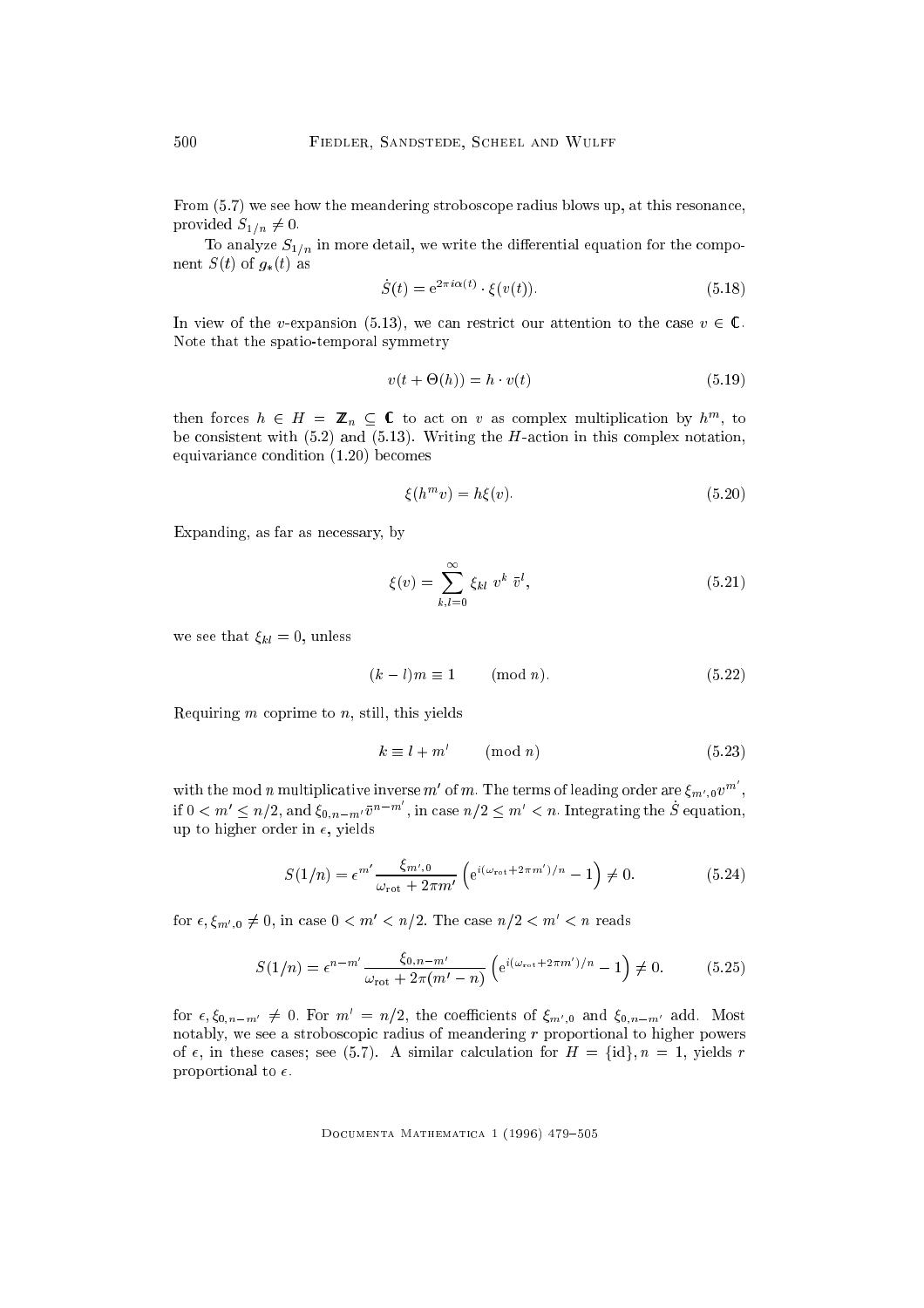#### 6 Meandering and drifting in three dimensions: twisted scroll rings 6

Let  $G = SE(3)$ , in this section. We first consider a primary wave  $u_0(t)$  with trivial is the fidge  $\sim$  fides for the end of this section, we comment on the case  $\sim$   $\sim$   $\sim$   $\sim$ Pictorially, we think of  $u_0$  as a hypothetical one parameter family of one-armed spirals with a core filament aligned along a unit circle parallel to the  $(x, y)$ -plane. The spiral patterns occur, locally, in the bundle of normal planes to the core circle. Such patterns have been called *scroll waves* by [Win73]. Moreover, assume the spirals to possess a phase difference along the family of normal planes. For simplicity, we assume that phase difference to equal the angle difference of the core points on the unit circle (rather than equaling an integer multiple of that angle.) While that pattern rotates, horizontally, around the vertical z-axis, as a rotating wave, it also propagates, vertically, along the z-axis, at constant speed. We call such a hypothetical pattern (if it exists) a *twisted scroll ring* [PW85]. The so inclined reader may also visualize smoke rings, with an inner rotating structure. For another recent example involving rigid body motion (of submarines) with  $SE(3)$  symmetry see [LM96]. More mathematically, we require

$$
u_0(t) = \exp(\mathbf{a}_0 t) u_0(0),\tag{6.1}
$$

 $\sim$ 

where  $u_0$  has trivial isotropy H, and  $\mathbf{a}_0 = (\mathbf{r}_0, \mathbf{s}_0)$  in the Lie algebra of  $SE(3)$  has the special form

$$
\mathbf{r}_0 = \begin{pmatrix} i\omega_0 & 0 \\ 0 & 0 \end{pmatrix}, \quad \mathbf{s}_0 = \begin{pmatrix} 0 \\ 0 \\ 1 \end{pmatrix}.
$$
 (6.2)

 $\overline{\phantom{a}}$ 

We use complex notation in the horizontal  $(x, y)$ -plane, here, writing  $\mathsf{IR}^{\mathsf{T}} = \mathsf{U} \times \mathsf{IR}$ . We assume  $\omega_0 \neq 0$  for the horizontal rotation frequency. Technically speaking, we might call  $u_0(t)$  a drifting and rotating relative equilibrium. Lemma 4.2 explains why we choose the translation  $s_0$  to be vertical to the rotation plane.

Because the isotropy  $H$  is trivial, the skew product

$$
\dot{g}_{*} = g_{*}\mathbf{a}(v), \quad g_{*}(0) = id, \n\dot{v} = \varphi(v),
$$
\n(6.3)

describes the flow in a neighborhood U of  $G \cdot u_0$ . We consider a family of periodic solutions  $v = v(\epsilon, t)$  of period normalized to 1, bifurcating from the trivial solution  $v \equiv u_0$ . The parameter  $\lambda$ , so necessary for such a Hopf bifurcation, is suppressed. Instead, we represent dependence of  $\mathbf{a}(v)$  on  $v = v(\epsilon, t)$  by a differentiable function

$$
\mathbf{a}(\epsilon, t) := \mathbf{a}(v(\epsilon, t)) \tag{6.4}
$$

in the Lie algebra, directly. Note that

$$
\mathbf{a}_0 := \mathbf{a}(0, t) = \mathbf{a}(u_0) \tag{6.5}
$$

does not depend on time, while  $\mathbf{a}(\epsilon, \cdot)$  has (normalized) period 1 for  $\epsilon > 0$ .

As in any differential equation, we can differentiate the solution  $g_* = g_*(\epsilon, t)$  with respect to  $\epsilon$ . Writing

$$
\begin{array}{rcl}\n\gamma(\epsilon, t) & := & (\partial_{\epsilon} g_*) g_*^{-1} \\
\eta(\epsilon, t) & := & g_*^{-1} \partial_{\epsilon} g_*\n\end{array} \tag{6.6}
$$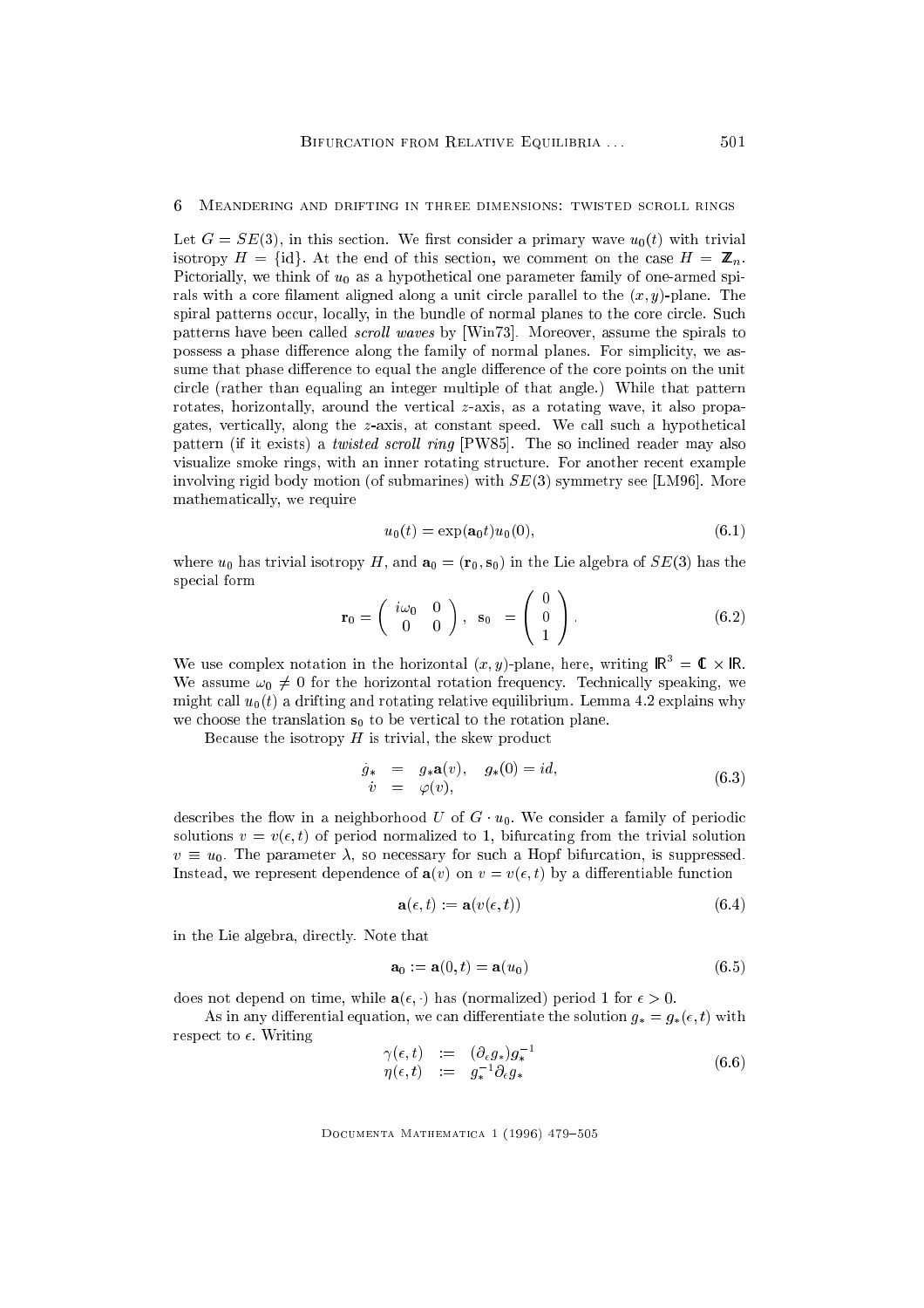with  $\gamma, \eta \in \text{alg}(G)$ , the differential equations for  $\gamma, \eta$ , respectively, are

$$
\dot{\gamma} = g_*(\partial_{\epsilon} \mathbf{a}) g_*^{-1}, \n\dot{\eta} = [\eta, \mathbf{a}] + \partial_{\epsilon} \mathbf{a},
$$
\n(6.7)

with initial conditions  $\gamma = \eta = 0$  at  $t = 0$  and  $\dot{\theta} = \partial_t$ . For example, at  $\epsilon = 0$  and  $t = 1$ , the derivative of the stroboscope map  $g_*$  with respect to  $\epsilon$  becomes

$$
\partial_{\epsilon} g_{*} = \gamma \cdot g_{*} = \int_{0}^{1} \exp(\mathbf{a}_{0} t') \partial_{\epsilon} \mathbf{a}(t') \exp(-\mathbf{a}_{0} t') dt' g_{*}, \qquad (6.8)
$$

because  $g_*(0, t) = \exp(\mathbf{a}_0 t).$ 

What are the effects of this  $\epsilon$ -expansion on the dynamics, alias on the iterates of the stroboscope map  $g_*(\epsilon, 1) = (R(\epsilon), S(\epsilon))$ ? At  $\epsilon = 0$ , we have

$$
R(0) = \begin{pmatrix} \exp(i\omega_0) & 0 \\ 0 & 1 \end{pmatrix},
$$
  
\n
$$
S(0) = \begin{pmatrix} 0 \\ 1 \end{pmatrix} \in \mathbb{C} \times \mathbb{IR}.
$$
 (6.9)

For small positive  $\epsilon$ , by (6.8), we get a rotation axis of  $R(\epsilon)$  near the z-axis, tilted by an angle proportionally to  $\epsilon$ . Conjugating by a small rotation around a horizontal axis orthogonal to that angle, we can assume

$$
R(\epsilon) = \begin{pmatrix} \exp(i\omega) & 0 \\ 0 & 1 \end{pmatrix}, \tag{6.10}
$$

with  $\omega = \omega(\epsilon)$  near  $\omega_0$ . Conjugating by yet another rotation around the z-axis, afterwards, we can assume

$$
S(\epsilon) = \begin{pmatrix} \sigma(\epsilon) \\ 1 + s(\epsilon) \end{pmatrix}, \qquad (6.11)
$$

with small complex  $\sigma$  and small real s. Now we can iterate the stroboscope map  $g_*(\epsilon, 1) = (R, S)$ . Using (3.14) and (4.3),

$$
g_*(\epsilon, n) = (R_n, S_n) = (R, S)^n = (R^n, \sum_{k=0}^{n-1} R^k S).
$$
 (6.12)

With (6.10) we obtain the rotation

$$
R_n = \left(\begin{array}{cc} \exp(i\omega n) & 0\\ 0 & 1 \end{array}\right). \tag{6.13}
$$

Similarly, the translation  $S_n = (\sigma_n, n + sn)$  is given by

$$
\sigma_n = \left(\sum_{k=0}^{n-1} e^{i\omega k}\right)\sigma.
$$
\n(6.14)

Summarizing, the propagation speed of our original twisted scroll ring  $u_0$  experiences periodic fluctuations, due to  $v(t)$ . The period near 1 has been scaled to 1,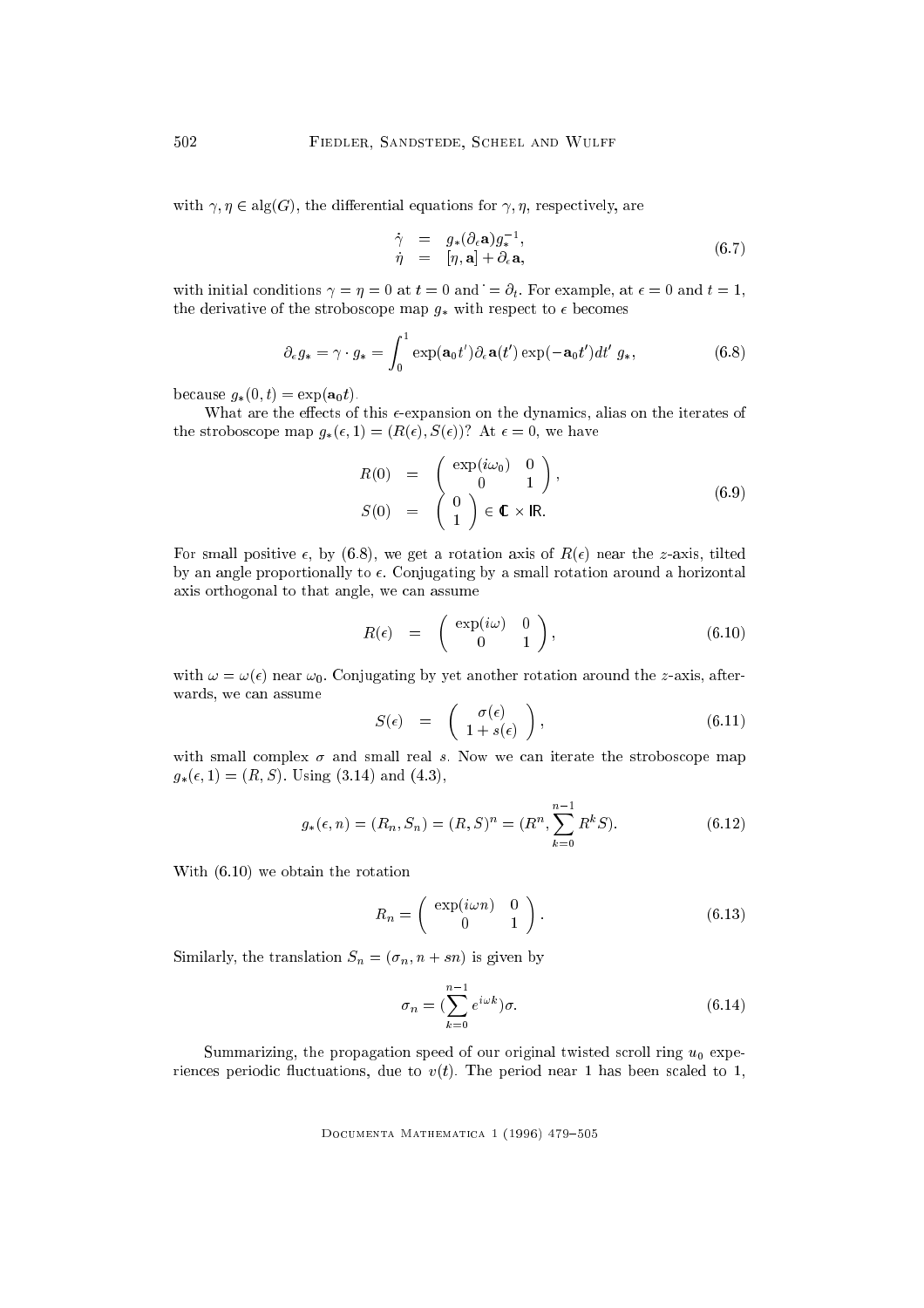here. Lighted with a stroboscope at (normalized) integer times  $t = n$ , we observe identical shapes of the twisted scroll ring. It propagates along the (slightly tilted) z-axis at a slightly modified average speed  $1 + s$ . This oscillating propagation is a three-dimensional analogue of Hopf bifurcation from a traveling wave in one space dimension; for the latter see [Pos92]. In a plane perpendicular to the vertical propagation direction, our scroll ring performs a planar meandering motion of stroboscopic radius

$$
r = \frac{1}{2} |\sin(\pi \omega_{\text{rot}}/\omega_{\text{Hopf}})|^{-1} \cdot |\sigma|,
$$
\n(6.15)

as has been investigated in section 5. (We have returned to the notation  $\omega_{\text{rot}} =$  $\omega$ ,  $\omega_{\text{Hopf}} \approx 2\pi$  used there). Typically,  $|\sigma|$  will be of order  $\epsilon$ . Note the horizontal drift resonance which occurs at integer values

$$
\omega_{\rm rot} / \omega_{\rm Hopf} \in \mathbb{Z}.
$$
\n(6.16)

At these values, the meandering propagation along a spiral around the z-axis becomes a slow sidewards drift, away from the z-axis.

Additional isotropies H  $\alpha$  and  $\alpha$  is commuting with the primary rotation expectation expectation exponential exponential exponential exponential exponential exponential exponential exponential exponential exponential of  $u_0(t)$  in (6.1), (6.2), can be incorporated. Note that H rotates around the vertical z-axis. For the horizontal planar meandering, the results of section 5 will reappear. Specically, let (H; K; -) be the spatio-temporal symmetry of a bifurcating periodic solution  $v(t)$  in the skew product. According to lemma 4.3, nontrivial rotations in K will force translations  $S_*$  in the stroboscope map  $g_*(1) = (R_*, S_*)$  to point along the z-axis. Likewise,  $R_*$  near exp  $\mathbf{r}_0$  will rotate around the z-axis, unless  $R_* = id$ . Indeed  $R_* \in SO(3) \setminus \{id\}$  commutes with K, by (3.13) and lemma 4.3, and hence  $R_*$  and  $K$  fix the same axis of rotation. Therefore horizontal meandering is impossible, if  $K$ contains a nontrivial rotation. Pure drifts  $g_*(1) = (\mathrm{id}, S_*)$  can only point along the z-axis.

If  $K = \{id\}$  is trivial, transverse meandering perpendicular to the direction of propagation becomes possible. Indeed, let  $g_*(1/n) = (R_{1/n}, S_{1/n})$ . Again we conjugate the axis of  $R_{1/n}$  to be vertical, so that

$$
R_{1/n} = \begin{pmatrix} \exp(i\alpha_{1/n}) & 0\\ 0 & 1 \end{pmatrix}.
$$
 (6.17)

Then  $S_{1/n}$  possesses a rather irrelevant vertical component, which only modifies the vertical propagation speed. The important horizontal component, however, produces periodicity, meandering, and drifting phenomena transversely to the propagation direction. Note how the  $\epsilon$ -expansions (5.24), (5.25) force the transverse drifting to be of small radius, or the transverse drifting to be slow.

Arrows by American Indians and other early, even neolithic civilizations are a practical visualization of some of the results discussed here. In fact, elastic vibrations and interaction with the air flow could lead to destabilization of the straight flight path. However, the feathers can provide an isotropy  $K$ , if they prevent rotation around the axis of the arrow. This isotropy, in turn, prevents transverse drifting and fixes the direction of propagation to be, quite literally, "straight as an arrow". Even in the case of a rotating feathered arrow, transverse deviations caused by symmetry breaking bifurcations from the straight path will be slow, due to (5.24), (5.25).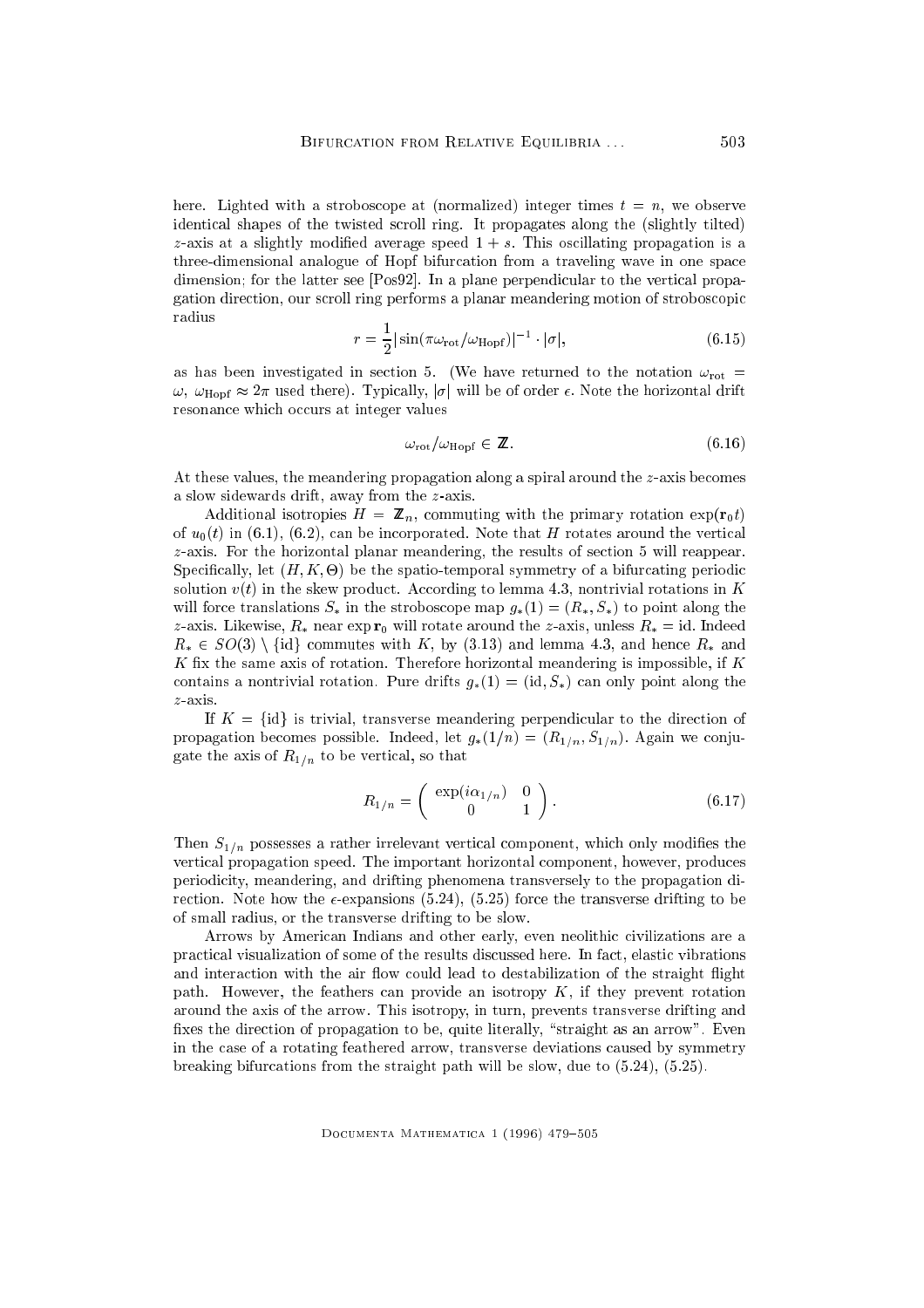## **REFERENCES**

- [Bar94] D. Barkley. Euclidean symmetry and the dynamics of rotating spiral waves. Phys. Rev. Lett., 72, 164-167, 1994.
- [BE93] M. Braune and H. Engel. Compound rotation of spiral waves in a lightsensitive Belousov-Zhabotinsky medium. Chem. Phys. Lett., 204, 257-264, 1993.
- [BHN96] V. A. Biktashev, A. V. Holden, and E. V. Nikolaev. Spiral wave meander and symmetry of the plane. Preprint, University of Leeds, 1996.
- [Bre72] G. E. Bredon. Introduction to Compact Transformation Groups. Academic Press, New York, 1972.
- [BtD85] T. Bröcker and T. tom Dieck. Representations of Compact Lie Groups. Springer-Verlag, New York, 1985.
- [Con78] C. Conley. Isolated Invariant Sets and the Morse Index. Conf. Board Math. Sci. 38, AMS, Providence, 1978.
- [Die72] J. Dieudonne. Treatise on Analysis 3. Academic Press, New York, 1972.
- [Fie88] B. Fiedler. Global Bifurcation of Periodic Solutions with Symmetry. Lect. Notes Math. 1309, Springer-Verlag, Berlin, 1988.
- [Fie95] B. Fiedler. Meandering Spirals. Lecture at Workshop Dynamics and Symmetry, D. Chillingworth (org.), Isaac Newton Institute, Cambridge, 1995.
- [GLM96] M. Golubitsky, V. LeBlanc, and I. Melbourne. Meandering of the spiral tip – an alternative approach. Preliminary version, Houston, 1996.
- [GSS88] M. Golubitsky, I. Stewart, and D. Schaeffer. Singularities and Groups in Bifurcation Theory 2. Springer-Verlag, New York, 1988.
- [Hel62] S. Helgason. *Differential Geometry and Symmetric Spaces.* Academic Press, New York, 1962.
- [JSW89] W. Jahnke, W.E. Skaggs, and A.T. Winfree. Chemical vortex dynamics in the Belousov-Zhabotinskii reaction and in the two-variable Oregonator model. J. Chem. Phys., 93, 740-749, 1989.
- [Kru90] M. Krupa. Bifurcations of relative equilibria. SIAM J. Math. Analysis, 21, 1453-1486, 1990.
- [LM96] N. E. Leonard and J. E. Marsden. Stability and drift of underwater vehicle dynamics: Mechanical systems with rigid motion symmetry. Preprint, 1996.
- [NvORE93] S. Nettesheim, A. von Oertzen, H.H. Rotermund, and G. Ertl. Reaction diffusion patterns in the catalytic CO-oxidation on  $Pt(110)$  - front propagation and spiral waves. J. Chem. Phys., 98, 9977-9985, 1993.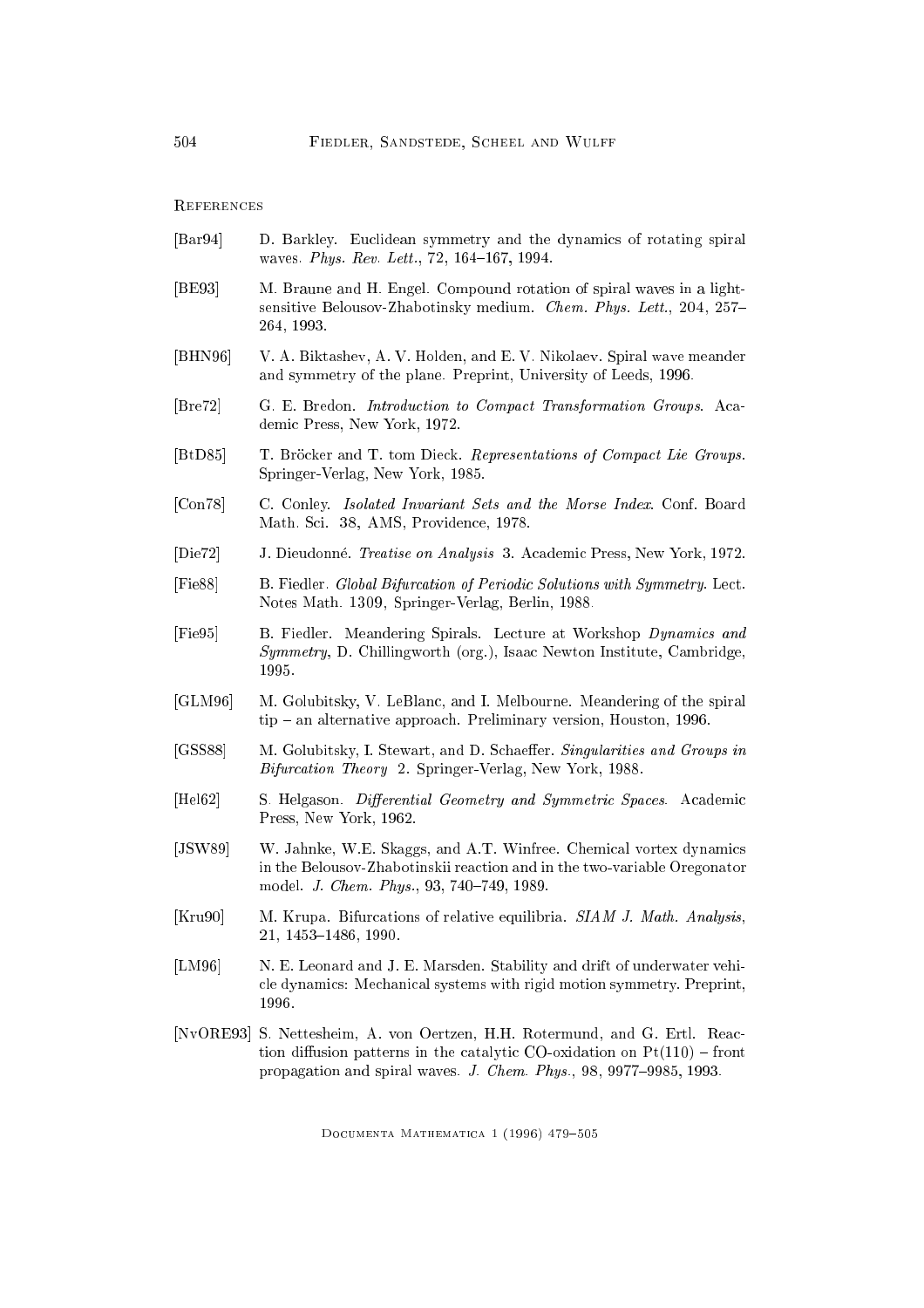- [Pal61] R. S. Palais. On the existence of slices for actions of non-compact Lie groups. Ann. of Math.,  $73, 295{-}323, 1961$ .
- [PW85] A.V. Panlov and A. T. Winfree. Dynamical simulations of twisted scroll rings in three dimensional excitable media. *Physica D*, 17, 323-330, 1985.
- [Pos92] G. Pospiech. Eigenschaften, Existenz und Stabilität von travelling wave  $L\ddot{o}supgen zu einem System von Reaktions-Diffusions-Gleichungen. Dis$ sertation, Heidelberg, 1992.
- [Ran82] D. Rand. Dynamics and symmetry: Predictions for modulated waves in rotating fluids. Arch. Rat. Mech. Analysis, 79, 1-38, 1982.
- [Ren82] M. Renardy. Bifurcation from rotating waves. Arch. Rat. Mech. Analysis, 79, 49-84, 1982.
- [SSW96a] B. Sandstede, A. Scheel, and C. Wulff. Center-manifold reduction for spiral waves. C.R. Acad. Sc., Serie I, to appear.
- [SSW96b] B. Sandstede, A. Scheel, and C. Wulff. Dynamics of spiral waves in unbounded domains using center-manifold reductions. In preparation, 1996.
- [tD91] T. tom Dieck. Topologie. Walter de Gruyter, Berlin, 1991.
- [UNUM93] Zs. Ungvarai-Nagy, J. Ungvarai, and S.C. Müller. Complexity in spiral wave dynamics. *Chaos*,  $3(1)$ ,  $15{-}19$ , 1993.
- [Win73] A. T. Winfree. Scroll-shaped waves of chemical activity in three dimensions. Science, 181, 937-939, 1973.
- [Wul96] C. Wulff. Theory of meandering and drifting spiral waves in reaction $diffusion$  systems. Dissertation, Berlin, 1996.
- [Reference added in proof:]
- [AM96] P. Ashwin and I. Melbourne. Noncompact drift for relative equilibria and relative periodic orbits. Preprint, University of Houston, 1996.

Bernold Fiedler Institut für Mathematik I Freie Universitat Berlin Arnimallee 2-6 D-14195 Berlin, Germany fiedler@fu-berlin.de

Bjorn Sandstede Div. of Applied Mathematics Brown University Providence, RI 02912, USA

Arnd Scheel Institut für Mathematik I Freie Universitat Berlin Arnimallee 2-6 D-14195 Berlin, Germany Claudia Wul Institut für Mathematik I Freie Universitat Berlin Arnimallee 2-6 D-14195 Berlin, Germany